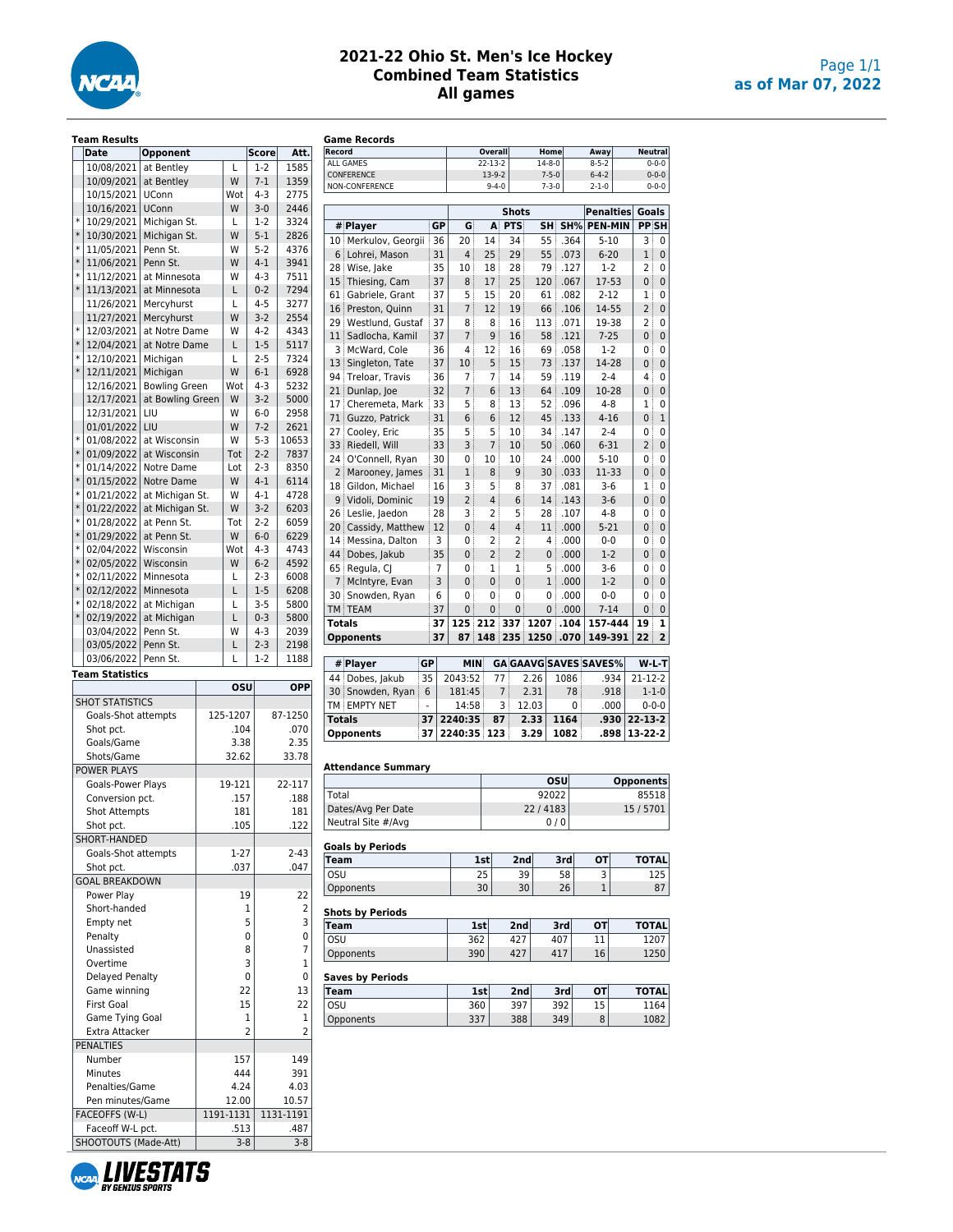

# **2021-22 Ohio St. Men's Ice Hockey Overall Individual Statistics All games**

# **Game Records**

|                                                          | <b>Overall</b>    |                |                                                       |                |                | <b>Conference</b> |          |              | Home           |                    |              |                |              | Away        |              |                             |              |              |              | <b>Neutral</b> |              |                 |
|----------------------------------------------------------|-------------------|----------------|-------------------------------------------------------|----------------|----------------|-------------------|----------|--------------|----------------|--------------------|--------------|----------------|--------------|-------------|--------------|-----------------------------|--------------|--------------|--------------|----------------|--------------|-----------------|
|                                                          | $22 - 13 - 2$     |                |                                                       |                |                | $13 - 9 - 2$      |          |              | $14 - 8 - 0$   |                    |              |                |              | $8 - 5 - 2$ |              |                             |              |              |              | $0 - 0 - 0$    |              |                 |
|                                                          |                   |                |                                                       |                |                |                   |          |              |                |                    |              |                |              |             |              |                             |              |              |              |                |              |                 |
|                                                          |                   |                |                                                       |                | <b>Shots</b>   |                   |          |              |                | <b>Penalties</b>   |              |                |              |             |              |                             | <b>Goals</b> |              |              |                |              |                 |
|                                                          | # Player          | <b>GP</b>      | G                                                     | A              | <b>PTS</b>     | <b>SH</b>         | SH%      | $+/-$        | <b>PEN-MIN</b> | <b>MIN MAJ OTH</b> |              |                | <b>PPSH</b>  |             |              | <b>FG GW GT OT HT PN UA</b> |              |              |              |                |              | <b>BLK</b>      |
| 10 i                                                     | Merkulov, Georgii | 36             | 20                                                    | 14             | 34             | 55                | .364     | $+18$        | $5 - 10$       | 5                  | 0            | 0              | 3            | 0           | 2            | 7                           | 1            | 1            | 0            | 0              | 1            | 15              |
| 6                                                        | Lohrei, Mason     | 31             | 4                                                     | 25             | 29             | 55                | .073     | $+16$        | $6 - 20$       | 5                  | $\mathbf{0}$ | $\mathbf{1}$   | 1            | 0           | $\mathbf{0}$ | 0                           | 0            | 0            | $\mathbf{0}$ | $\mathbf{0}$   | $\mathbf{1}$ | 41              |
| 28                                                       | Wise, Jake        | 35             | 10                                                    | 18             | 28             | 79                | .127     | $+15$        | $1-2$          | 1                  | 0            | 0              | 2            | 0           | 1            | 2                           | 0            | 0            | 0            | 0              | 0            | 26              |
| 15                                                       | Thiesing, Cam     | 37             | 8                                                     | 17             | 25             | 120               | .067     | $+21$        | 17-53          | 14                 | $\mathbf{1}$ | $\overline{2}$ | 0            | 0           | $\mathbf{1}$ | $\overline{2}$              | 0            | 0            | $\mathbf{0}$ | $\mathbf 0$    | $\mathbf{1}$ | 16              |
| 61                                                       | Gabriele, Grant   | 37             | 5                                                     | 15             | 20             | 61                | .082     | $+12$        | $2 - 12$       | 1                  | 0            | 1              | 1            | 0           | $\Omega$     | 0                           | 0            | 0            | 0            | $\mathbf{0}$   | 1            | 49              |
| 16                                                       | Preston, Quinn    | 31             | 7                                                     | 12             | 19             | 66                | .106     | $+13$        | 14-55          | 10                 | 1            | 3              | 2            | 0           | 1            | 1                           | 0            | 0            | 1            | $\mathbf 0$    | $\mathbf 0$  | 18              |
| 29                                                       | Westlund, Gustaf  | 37             | 8                                                     | 8              | 16             | 113               | .071     | $-5$         | 19-38          | 19                 | 0            | 0              | 2            | 0           | 0            | 1                           | 0            | 1            | $\mathbf{0}$ | 0              | 1            | 15              |
| 11                                                       | Sadlocha, Kamil   | 37             | $\overline{7}$                                        | 9              | 16             | 58                | .121     | $+7$         | $7 - 25$       | 5                  | 1            | $\mathbf{1}$   | 0            | 0           | 2            | 1                           | 0            | 0            | 0            | $\mathbf 0$    | $\mathbf 0$  | 19              |
| 3.                                                       | McWard, Cole      | 36             | 4                                                     | 12             | 16             | 69                | .058     | $+13$        | $1-2$          | 1                  | 0            | 0              | 0            | 0           | 1            | 0                           | 0            | 0            | 0            | $\mathbf 0$    | 0            | 40              |
| 13                                                       | Singleton, Tate   | 37             | 10                                                    | 5              | 15             | 73                | .137     | $-2$         | 14-28          | 14                 | 0            | 0              | 0            | 0           | 2            | $\mathbf{0}$                | 0            | 0            | 0            | $\mathbf 0$    | 2            | 16              |
| 94                                                       | Treloar, Travis   | 36             | 7                                                     | 7              | 14             | 59                | .119     | $+1$         | $2 - 4$        | $\overline{2}$     | 0            | 0              | 4            | 0           | $\mathbf{1}$ | $\mathbf{0}$                | 0            | 0            | 0            | 0              | 0            | 10              |
| 21                                                       | Dunlap, Joe       | 32             | 7                                                     | 6              | 13             | 64                | .109     | $+8$         | 10-28          | 9                  | $\mathbf{0}$ | $\mathbf{1}$   | 0            | 0           | $\mathbf{0}$ | $\mathbf{1}$                | $\Omega$     | 0            | $\mathbf{0}$ | $\mathbf{0}$   | $\mathbf{1}$ | $6\phantom{1}6$ |
| 17                                                       | Cheremeta, Mark   | 33             | 5                                                     | 8              | 13             | 52                | .096     | $+15$        | $4 - 8$        | 4                  | 0            | 0              | 1            | 0           | 0            | 2                           | 0            | 0            | 0            | 0              | $\Omega$     | $\overline{7}$  |
| 71                                                       | Guzzo, Patrick    | 31             | 6                                                     | 6              | 12             | 45                | .133     | $+9$         | $4 - 16$       | 3                  | 0            | $\mathbf{1}$   | 0            | 1           | 3            | 1                           | 0            | $\mathbf{0}$ | $\mathbf{0}$ | $\mathbf{0}$   | $\mathbf{0}$ | 21              |
| 27                                                       | Cooley, Eric      | 35             | 5                                                     | 5              | 10             | 34                | .147     | $+2$         | $2 - 4$        | 2                  | 0            | 0              | 0            | $\Omega$    | 0            | 1                           | 0            | 0            | 0            | 0              | $\Omega$     | 16              |
| 33                                                       | Riedell, Will     | 33             | 3                                                     | 7              | 10             | 50                | .060     | $+7$         | $6 - 31$       | 3                  | 1            | 2              | 2            | 0           | $\mathbf 0$  | 1                           | 0            | 1            | 0            | $\mathbf 0$    | $\mathbf 0$  | 50              |
| 24                                                       | O'Connell, Ryan   | 30             | 0                                                     | 10             | 10             | 24                | .000     | $+12$        | $5 - 10$       | 5                  | 0            | 0              | 0            | 0           | 0            | 0                           | 0            | 0            | 0            | 0              | 0            | 50              |
| $\overline{2}$                                           | Marooney, James   | 31             | 1                                                     | 8              | 9              | 30                | .033     | $+14$        | 11-33          | 9                  | $\mathbf{1}$ | $\mathbf{1}$   | 0            | 0           | $\mathbf{1}$ | $\mathbf{0}$                | 0            | 0            | $\mathbf{0}$ | $\mathbf{0}$   | $\mathbf{0}$ | 45              |
| 18                                                       | Gildon, Michael   | 16             | 3                                                     | 5              | 8              | 37                | .081     | $+3$         | $3-6$          | 3                  | 0            | 0              | 1            | 0           | 0            | 0                           | 0            | 0            | 0            | 0              | $\mathbf{0}$ | 8               |
| 9                                                        | Vidoli, Dominic   | 19             | 2                                                     | $\overline{4}$ | 6              | 14                | .143     | $+6$         | $3-6$          | 3                  | 0            | 0              | 0            | 0           | $\mathbf 0$  | 2                           | 0            | 0            | 0            | $\mathbf 0$    | $\mathbf{0}$ | 23              |
| 26                                                       | Leslie, Jaedon    | 28             | 3                                                     | 2              | 5              | 28                | .107     | $+9$         | $4 - 8$        | 4                  | 0            | 0              | 0            | 0           | 0            | 0                           | 0            | 0            | $\mathbf{0}$ | 0              | 0            | 12              |
| 20                                                       | Cassidy, Matthew  | 12             | 0                                                     | 4              | $\overline{4}$ | 11                | .000     | $+4$         | $5 - 21$       | 3                  | $\mathbf{1}$ | 1              | 0            | 0           | 0            | 0                           | 0            | 0            | 0            | $\mathbf 0$    | $\mathbf 0$  | $\overline{2}$  |
| 14                                                       | Messina, Dalton   | 3              | 0                                                     | 2              | 2              | 4                 | .000     | $+2$         | $0-0$          | 0                  | 0            | 0              | 0            | 0           | 0            | 0                           | 0            | 0            | 0            | 0              | 0            | 3               |
| 44                                                       | Dobes, Jakub      | 35             | $\overline{0}$                                        | $\overline{2}$ | $\overline{2}$ | $\Omega$          | .000     | $\mathbf{0}$ | $1 - 2$        | $\mathbf{1}$       | $\mathbf 0$  | $\mathbf 0$    | 0            | 0           | $\mathbf{0}$ | $\Omega$                    | 0            | 0            | $\mathbf{0}$ | $\mathbf{0}$   | $\mathbf{0}$ | $\mathbf 0$     |
| 65                                                       | Regula, CJ        | $\overline{7}$ | 0                                                     | 1              | $\mathbf{1}$   | 5                 | .000     | $\mathbf{0}$ | $3-6$          | 3                  | 0            | 0              | 0            | 0           | 0            | $\mathbf{0}$                | $\Omega$     | 0            | $\mathbf{0}$ | 0              | $\Omega$     | 6               |
| 7                                                        | McIntyre, Evan    | 3              | 0                                                     | 0              | 0              | 1                 | .000     | $-1$         | $1-2$          | 1                  | 0            | $\mathbf 0$    | 0            | 0           | $\Omega$     | 0                           | 0            | 0            | $\Omega$     | $\mathbf{0}$   | $\mathbf{0}$ | 1               |
| 30                                                       | Snowden, Ryan     | 6              | $\mathbf{0}$<br>.000<br>0<br>0<br>0                   |                | 0              | $0 - 0$           | 0        | 0            | 0              | 0                  | 0            | $\Omega$       | 0            | 0           | 0            | $\mathbf{0}$                | 0            | $\Omega$     | $\mathbf{0}$ |                |              |                 |
|                                                          | <b>TM TEAM</b>    | 37             | .000<br>$\Omega$<br>0<br>$\mathbf{0}$<br>$\mathbf{0}$ |                |                | $\Omega$          | $7 - 14$ | 0            | $\mathbf{0}$   | 0                  | 0            | 0              | $\Omega$     | 0           | 0            | 0                           | 0            | $\mathbf{0}$ | $\mathbf{0}$ | $\Omega$       |              |                 |
| <b>Totals</b><br>37<br>125<br>212<br>337<br>.104<br>1207 |                   |                |                                                       | $+199$         | 157-444        | 137               | 6        | 14           | 19             | 1                  | 15           | 22             | $\mathbf{1}$ | 3           | $\mathbf{1}$ | $\bf{0}$                    | 8            | 515          |              |                |              |                 |
|                                                          | <b>Opponents</b>  | 37             | 87                                                    | 148            | 235            | 1250              | .070     | $-203$       | 149-391        | 133                | 7            | 9              | 22           | 2           | 22           | 13                          | 1            | 1            | 0            | 0              | 7            | 498             |

|                  |              |                | <b>Goal Average</b> |            | <b>Saves</b> |            |                 | <b>Record</b>    |          |            |    |              |    | <b>Goals Allowed</b> |                |
|------------------|--------------|----------------|---------------------|------------|--------------|------------|-----------------|------------------|----------|------------|----|--------------|----|----------------------|----------------|
| # Player         | <b>GP-GS</b> | <b>MINUTES</b> | <b>GA</b>           | <b>AVG</b> | <b>SAVES</b> | <b>PCT</b> | W               | L.               | T.       | <b>SHO</b> |    | <b>PP SH</b> | EN | <b>PEN</b>           | <b>SOG</b>     |
| 44 Dobes, Jakub  | $35-34$      | 2043:52        | 77                  | 2.26       | 1086         | 934        | 21              | 12 :             |          |            | 21 | 2            |    | $\mathbf{0}$         |                |
| 30 Snowden, Ryan | $6 - 3$      | 181:45         |                     | 2.31       | 78 :         | .918       |                 | 1:               | $\Omega$ | 0          |    | 0:           | 0: | $\overline{0}$       | 0 <sup>1</sup> |
| TM EMPTY NET     |              | 14:58          |                     | 12.03      | 0            | 000        | 0               | 0                | - O      | 0          | 0: | 0            |    | 0                    | 0              |
| <b>Totals</b>    | 37           | 2240:35        | 87                  | 2.33       | 1164         | .930       | 22 <sup>1</sup> | $13 \mid 2 \mid$ |          |            | 22 | $2^+$        | 3  | $\mathbf{0}$         | 3              |
| Opponents        | 37           | 2240:35        | 123                 | 3.29       | 1082         | .898       | 13              | $22 \times 2$    |          | 2          | 19 | 1 :          |    | $\mathbf{0}$         | 3              |

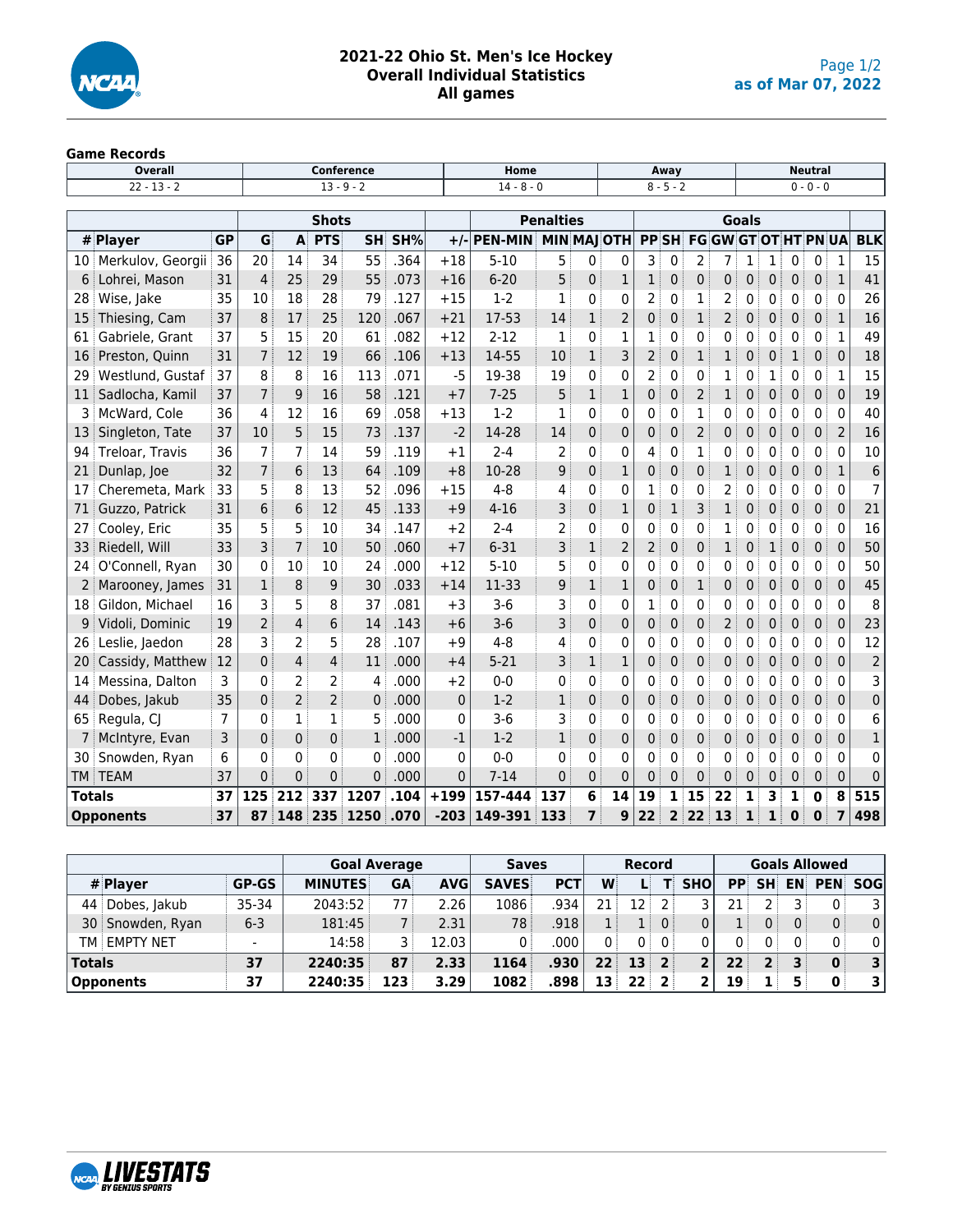

# **Faceoffs**

|    | # Player          | <b>GP</b> | W   |     | PCT.  |
|----|-------------------|-----------|-----|-----|-------|
| 11 | Sadlocha, Kamil   | 37        | 2   | 0   | 1.000 |
| 21 | Dunlap, Joe       | 32        | 2   | 1   | .667  |
| 14 | Messina, Dalton   | 3         | 13  | 8   | .619  |
| 71 | Guzzo, Patrick    | 31        | 140 | 108 | .565  |
| 10 | Merkulov, Georgii | 36        | 258 | 211 | .550  |
| 29 | Westlund, Gustaf  | 37        | 292 | 275 | .515  |
| 28 | Wise, Jake        | 35        | 324 | 336 | .491  |
| 26 | Leslie, Jaedon    | 28        | 119 | 127 | .484  |
| 94 | Treloar, Travis   | 36        | 34  | 42  | .447  |
| 18 | Gildon, Michael   | 16        | 1   | 2   | .333  |
| 15 | Thiesing, Cam     | 37        | 3   | 11  | .214  |
| 27 | Cooley, Eric      | 35        | 2   | 9   | .182  |
| 24 | O'Connell, Ryan   | 30        | 0   | 1   | .000  |

# **Power Play Scoring**

|    | # Player          | GP |                |                |                | <b>G A PTS SHOTS</b> | PCT. |
|----|-------------------|----|----------------|----------------|----------------|----------------------|------|
| 6  | Lohrei, Mason     | 31 | 1              | 8              | 9              | 18                   | .056 |
| 94 | Treloar, Travis   | 36 | 4              | 4              | 8              | 16                   | .250 |
| 10 | Merkulov, Georgii | 36 | 3              | 4              | 7              | 19                   | .158 |
| 61 | Gabriele, Grant   | 37 | $\overline{1}$ | 5              | 6              | 18                   | .056 |
| 28 | Wise, Jake        | 35 | 2              | 3              | 5              | 13                   | .154 |
| 29 | Westlund, Gustaf  | 37 | 2              | 3              | 5              | 21                   | .095 |
| 33 | Riedell, Will     | 33 | 2              | 2              | 4              | 10                   | .200 |
| 16 | Preston, Quinn    | 31 | 2              | 1              | 3              | 10                   | .200 |
| 3  | McWard, Cole      | 36 | 0              | 3              | 3              | 17                   | .000 |
| 13 | Singleton, Tate   | 37 | 0              | $\overline{2}$ | $\overline{2}$ | 5                    | .000 |
| 17 | Cheremeta, Mark   | 33 | 1              | 1              | $\overline{2}$ | 10                   | .100 |
| 15 | Thiesing, Cam     | 37 | 0              | 1              | 1              | 13                   | .000 |
| 18 | Gildon, Michael   | 16 | 1              | 0              | 1              | 4                    | .250 |
| 44 | Dobes, Jakub      | 35 | 0              | 1              |                | 0                    | .000 |

## **Faceoffs**

|    | # Player          | <b>GP</b> | W   |     | PCT.  |
|----|-------------------|-----------|-----|-----|-------|
| 11 | Sadlocha, Kamil   | 37        | 2   | 0   | 1.000 |
| 20 | Cassidy, Matthew  | 12        | 1   | 0   | 1.000 |
| 21 | Dunlap, Joe       | 32        | 2   | 1   | .667  |
| 14 | Messina, Dalton   | 3         | 13  | 8   | .619  |
| 71 | Guzzo, Patrick    | 31        | 140 | 108 | .565  |
| 10 | Merkulov, Georgii | 36        | 258 | 211 | .550  |
| 29 | Westlund, Gustaf  | 37        | 292 | 275 | .515  |
| 28 | Wise, Jake        | 35        | 324 | 336 | .491  |
| 26 | Leslie, Jaedon    | 28        | 119 | 127 | .484  |
| 94 | Treloar, Travis   | 36        | 34  | 42  | .447  |
| 18 | Gildon, Michael   | 16        | 1   | 2   | .333  |
| 15 | Thiesing, Cam     | 37        | 3   | 11  | .214  |
| 27 | Cooley, Eric      | 35        | 2   | 9   | .182  |

# **Short Handed Scoring**

| # Player          |            |  | GP G A PTS SHOTS PCT. |          |
|-------------------|------------|--|-----------------------|----------|
| 71 Guzzo, Patrick | 31   1   0 |  |                       | $2$ .500 |
| 27   Cooley, Eric | 35 0       |  |                       | $-000$   |

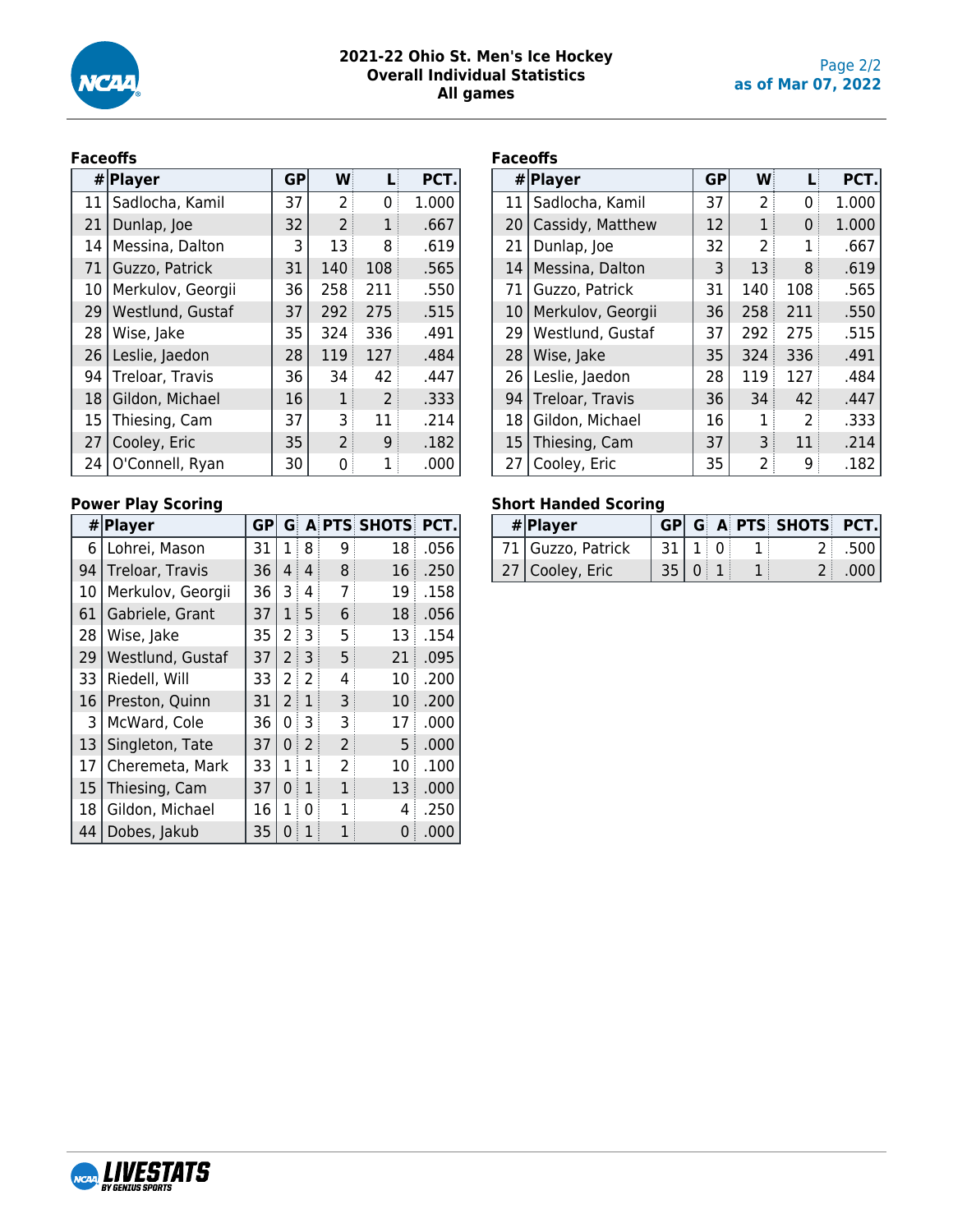

# **2021-22 Ohio St. Men's Ice Hockey Team Overall/Conference Statistics All games**

#### **Game Records**

|                | <b>Overall</b>    |                |                                     |                                                          |                | <b>Conference</b> |              |                |                   |                | Home<br>Away   |                   |                |                |                 |                |              | <b>Neutral</b> |              |                |                |
|----------------|-------------------|----------------|-------------------------------------|----------------------------------------------------------|----------------|-------------------|--------------|----------------|-------------------|----------------|----------------|-------------------|----------------|----------------|-----------------|----------------|--------------|----------------|--------------|----------------|----------------|
|                | $22 - 13 - 2$     |                |                                     |                                                          |                | $13 - 9 - 2$      |              |                |                   | $14 - 8 - 0$   |                |                   |                |                | $8 - 5 - 2$     |                |              | $0 - 0 - 0$    |              |                |                |
| <b>Overall</b> |                   |                |                                     |                                                          |                |                   |              |                |                   |                |                | <b>Conference</b> |                |                |                 |                |              |                |              |                |                |
|                | # Player          | <b>GP</b>      | G                                   | $\mathbf{A}$                                             | <b>PTS</b>     | <b>SH</b>         | $+/-$        | <b>PEN-MIN</b> |                   |                | <b>PPSHGW</b>  | <b>GP</b>         | G              | A              | <b>PTS</b>      | <b>SH</b>      | $+/-$        | <b>PEN-MIN</b> |              | <b>PPSHGW</b>  |                |
| 10 :           | Merkulov, Georgii | 36             | 20                                  | 14                                                       | 34             | 55                | $+18$        | $5 - 10$       | $3^+$             | $\mathbf{0}$   | 7              | 23                | 11             | 9              | 20              | 33             | $+14$        | $4 - 8$        | 1            | $\Omega$       | 5              |
|                | Lohrei, Mason     | 31             | 4                                   | 25                                                       | 29             | 55                | $+16$        | $6 - 20$       | 1 <sup>1</sup>    | $\mathbf{0}$   | 0              | 21                | 3              | 15             | 18              | 34             | $+7$         | $5 - 18$       | $\mathbf{1}$ | 0              | $\Omega$       |
| 28             | Wise, Jake        | 35             | 10                                  | 18                                                       | 28             | 79                | $+15$        | $1 - 2$        | $\overline{2}$    | 0              | $\overline{2}$ | 24                | $\overline{7}$ | 12             | 19              | 49             | $+8$         | $0 - 0$        | 2            | 0              | $\overline{2}$ |
| 15             | Thiesing, Cam     | 37             | 8                                   | 17                                                       | 25             | 120               | $+21$        | 17-53          | 0 <sup>1</sup>    | $\mathbf 0$    | $\overline{2}$ | 24                | 5              | 13             | 18              | 76             | $+16$        | 13-45          | 0            | 0              | 1              |
| 61             | Gabriele, Grant   | 37             | 5                                   | 15                                                       | 20             | 61                | $+12$        | $2 - 12$       | 1                 | $\Omega$       | 0              | 24                | 3              | 10             | 13              | 36             | $+6$         | $2 - 12$       | 0            | $\Omega$       | $\Omega$       |
| 16             | Preston, Quinn    | 31             | $\overline{7}$                      | 12                                                       | 19             | 66                | $+13$        | 14-55          | $2^{\frac{1}{2}}$ | $\overline{0}$ | $\mathbf{1}$   | 21                | 5              | 8              | 13              | 42             | $+7$         | $6 - 23$       | 1            | $\mathbf{0}$   | 1              |
| 29             | Westlund, Gustaf  | 37             | 8                                   | 8                                                        | 16             | 113               | $-5$         | 19-38          | 2 <sup>3</sup>    | 0              | 1              | 24                | 5              | 4              | 9               | 74             | $-7$         | 13-26          | 2            | 0              | 0              |
| 11             | Sadlocha, Kamil   | 37             | $\overline{7}$                      | 58<br>9<br>16<br>$+7$<br>4                               |                |                   |              | $7 - 25$       | 0 <sup>1</sup>    | $\mathbf{0}$   | $\mathbf{1}$   | 24                | 5              | 5              | 10              | 36             | $+5$         | $7 - 25$       | 0            | 0              | $\mathbf{0}$   |
| 3              | McWard, Cole      | 36             |                                     | 12<br>69<br>$+13$<br>16                                  |                |                   |              | $1-2$          | $0^{\circ}$       | 0              | 0              | 24                | 2              | 8              | 10              | 53             | $+5$         | $1-2$          | 0            | 0              | 0              |
| 13             | Singleton, Tate   | 37             | 10                                  | 5                                                        | 15             | 73                | $-2$         | 14-28          | 0 <sup>1</sup>    | $\mathbf{0}$   | $\mathbf{0}$   | 24                | 4              | $\overline{2}$ | $6\phantom{1}6$ | 44             | -4           | 10-20          | 0            | 0              | $\Omega$       |
| 94             | Treloar, Travis   | 36             | 7                                   | 7                                                        | 14             | 59                | $+1$         | $2 - 4$        | 4                 | 0              | 0              | 24                | 3              | 5              | 8               | 36             | $\mathbf{0}$ | $1 - 2$        | 3            | O              | $\Omega$       |
| 21             | Dunlap, Joe       | 32             | $\overline{7}$                      | 6<br>13<br>64<br>$+8$                                    |                |                   |              | 10-28          | 0:                | $\Omega$       | $\mathbf{1}$   | 22                | 7              | 3              | 10              | 41             | $+4$         | $7 - 22$       | 0            | 0              |                |
| 17             | Cheremeta, Mark   | 33             | 5                                   | 8                                                        | 13             | 52                | $+15$        | $4 - 8$        | $\mathbf{1}$      | 0              | $\overline{2}$ | 21                | 3              | 4              | $\overline{7}$  | 29             | $+8$         | $2 - 4$        | 0            | 0              | 1              |
| 71             | Guzzo, Patrick    | 31             | 6                                   | 6                                                        | 12             | 45                | $+9$         | $4 - 16$       | 0 <sup>1</sup>    | $\mathbf{1}$   | $\mathbf{1}$   | 19                | $\overline{2}$ | 3              | 5               | 28             | $+3$         | $4 - 16$       | 0            | 1              | $\Omega$       |
| 27             | Cooley, Eric      | 35             | 5                                   | 5                                                        | 10             | 34                | $+2$         | $2 - 4$        | 0 <sup>1</sup>    | $\mathbf{0}$   | $\mathbf{1}$   | 24                | 4              | 3              | 7               | 25             | $+4$         | $1-2$          | 0            | 0              |                |
| 33             | Riedell, Will     | 33             | 3                                   | $\overline{7}$                                           | 10             | 50                | $+7$         | $6 - 31$       | $2^{\frac{1}{2}}$ | 0              | $\mathbf{1}$   | 20                | 1              | 3              | $\overline{4}$  | 24             | $+3$         | $2 - 15$       | 1            | 0              | $\mathbf{0}$   |
| 24             | O'Connell, Ryan   | 30             | $\Omega$                            | 10                                                       | 10             | 24                | $+12$        | $5 - 10$       | $0^{\circ}$       | $\Omega$       | 0              | 22                | 0              | 8              | 8               | 16             | $+6$         | $2 - 4$        | 0            | $\Omega$       | $\Omega$       |
| 2              | Marooney, James   | 31             | $\mathbf{1}$                        | 8                                                        | 9              | 30                | $+14$        | 11-33          | 0 <sup>1</sup>    | $\mathbf{0}$   | 0              | 20                | 0              | 6              | 6               | 13             | $+11$        | $8 - 27$       | 0            | $\Omega$       | $\mathbf{0}$   |
| 18             | Gildon, Michael   | 16             | 3                                   | 5                                                        | 8              | 37                | $+3$         | $3 - 6$        | $1$ :             | 0              | 0              | 9                 | $\overline{2}$ | 5              | $\overline{7}$  | 21             | $+5$         | $2 - 4$        | 0            | 0              | 0              |
| 9              | Vidoli, Dominic   | 19             | 2                                   | $\overline{4}$                                           | 6              | 14                | $+6$         | $3 - 6$        | 0 <sup>1</sup>    | $\mathbf{0}$   | $\overline{2}$ | 10                | $\mathbf{1}$   | 0              | $\mathbf{1}$    | 5              | $-1$         | $1 - 2$        | 0            | 0              |                |
| 26             | Leslie, Jaedon    | 28             | 3                                   | $\overline{2}$                                           | 5              | 28                | $+9$         | $4 - 8$        | 0                 | $\Omega$       | 0              | 20                | 3              | 1              | 4               | 18             | $+5$         | $3 - 6$        | 0            | O              | $\Omega$       |
| 20             | Cassidy, Matthew  | 12             | $\Omega$                            | $\overline{4}$                                           | 4              | 11                | $+4$         | $5 - 21$       | 0:                | $\mathbf{0}$   | $\mathbf{0}$   | 6                 | 0              | 0              | 0               | 5              | $\mathbf{0}$ | $4 - 19$       | 0            | $\Omega$       | $\mathbf{0}$   |
| 14             | Messina, Dalton   | 3              | $\Omega$                            | $\overline{2}$                                           | 2              | 4                 | $+2$         | $0 - 0$        | 0                 | 0              | 0              | 1                 | 0              | $\overline{1}$ | $\mathbf{1}$    | $\mathbf{1}$   | $+1$         | $0 - 0$        | 0            | $\Omega$       | 0              |
| 44             | Dobes, Jakub      | 35             | $\mathbf{0}$                        | $\overline{2}$                                           | $\overline{2}$ | $\mathbf{0}$      | $\mathbf{0}$ | $1 - 2$        | 0 <sup>1</sup>    | $\mathbf{0}$   | 0              | 24                | 0              | $\mathbf{1}$   | $\mathbf{1}$    | $\mathbf 0$    | $\mathbf{0}$ | $0 - 0$        | 0            | $\Omega$       | $\mathbf 0$    |
| 65             | Regula, CJ        | $\overline{7}$ | 0                                   | $\mathbf{1}$                                             | 1              | 5                 | 0            | $3 - 6$        | 0 <sup>1</sup>    | 0              | 0              | 4                 | 0              | 0              | $\mathbf 0$     | 4              | $+2$         | $2 - 4$        | 0            | 0              | $\mathbf{0}$   |
|                | McIntyre, Evan    | 3              | $\mathbf{0}$                        | $\mathbf{1}$<br>$\mathbf 0$<br>$-1$<br>$\mathbf{0}$      |                |                   |              | $1 - 2$        | 0 <sup>1</sup>    | 0              | 0              | 1                 | $\mathbf{0}$   | 0              | $\mathbf 0$     | $\mathbf{0}$   | $\Omega$     | $0 - 0$        | 0            | 0              | $\mathbf 0$    |
| 30             | Snowden, Ryan     | 6              | 0                                   | 0<br>0<br>0<br>0                                         |                |                   |              | $0 - 0$        | 0                 | $\Omega$       | 0              | 2                 | 0              | 0              | 0               | 0              | 0            | $0 - 0$        | 0            | $\Omega$       | $\mathbf{0}$   |
| <b>TM</b>      | <b>TEAM</b>       | 37             | $\mathbf{0}$                        | $\Omega$<br>$\Omega$<br>$\overline{0}$<br>$\overline{0}$ |                |                   | $7 - 14$     | $\mathbf{0}$   | $\mathbf{0}$      | 0              | 24             | $\mathbf{0}$      | $\overline{0}$ | $\overline{0}$ | $\overline{0}$  | $\overline{0}$ | $6 - 12$     | 0              | 0            | $\Omega$       |                |
| <b>Totals</b>  |                   | 37             | 125<br>212<br>337<br>1207<br>$+199$ |                                                          |                |                   | 157-444      | 19             | $\mathbf{1}$      | 22             | 24             | 76                | 129            | 205            | 743             | $+108$         | 106-318      | 11             | 1            | 13             |                |
|                | <b>Opponents</b>  | 37             | 87                                  | 148                                                      | 235            | 1250              |              | $-203$ 149-391 | 22                | $\overline{2}$ | 13             | 24                | 59             | 102            | 161             | 830            | $-113$       | 95-253         | 16           | $\overline{2}$ | 9              |

| <b>Overall</b>   |                 |             |      |                           |                     |                               |   |            |    | Conference    |          |                            |       |                   |     |                 |
|------------------|-----------------|-------------|------|---------------------------|---------------------|-------------------------------|---|------------|----|---------------|----------|----------------------------|-------|-------------------|-----|-----------------|
| # Player         | <b>GP</b>       | MIN.        |      | <b>GA GAAVG SAVES PCT</b> |                     |                               | W | LI TI      | GP |               |          | <b>MIN. GA GAAVG SAVES</b> |       | <b>PCT W</b>      |     | LI TI           |
| 44 Dobes, Jakub  | 35 <sub>1</sub> | 2043:52     | 77 i | 2.26                      | 1086                | $.934 \div 21 \div 12 \div 2$ |   |            | 24 | $1419:24$ 56  |          | 2.37 <sup>3</sup>          | 758   | $.931 \pm 13$     |     | $9 \mid 2 \mid$ |
| 30 Snowden, Ryan | 6               | 181:45      |      | 2.31                      | 78                  | .918 <sup>1</sup>             | 1 | $1 \mid 0$ |    | 26:05         | $\Omega$ | 0.00                       |       | 13   1.000        | 0 : | 0:0             |
| ' TM EMPTY NET   |                 | 14:58       |      | 12.03                     | $0^+$               | .000 <sub>1</sub>             | 0 | $01$ 0     |    | 08:14         | 3 :      | 21.86                      | $0^+$ | $.000$ .          | 0 : | 0:0             |
| <b>Totals</b>    | i 37 l          | 2240:35     | 87   | 2.33                      | $1164$ .930 22 13 2 |                               |   |            |    | 24 1453:43 59 |          | 2.44                       |       | $771$ .929 13 9 2 |     |                 |
| <b>Opponents</b> | 37 I            | 2240:35 123 |      | 3.29                      | $1082$ .898 13 22 2 |                               |   |            |    | 24 1453:43 75 |          | 3.10                       | 667   | .899              |     | 9:13:2          |

| <b>Shots on Goal</b> |                 |               |             | <b>Shots on Goal</b> |                 |               |       |
|----------------------|-----------------|---------------|-------------|----------------------|-----------------|---------------|-------|
|                      | <b>SHOTS</b>    | AVG/G         | SHOT%       |                      | <b>SHOTS</b>    | AVG/G         | SHOT% |
| <b>OSU</b>           | 1207            | 32.62         | .104        | <b>OSU</b>           | 743             | 30.96         | .102  |
| Opponents            | 1250            | 33.78         | .070        | Opponents            | 830             | 34.58         | .071  |
| <b>Power Plays</b>   |                 |               |             | <b>Power Plays</b>   |                 |               |       |
|                      | <b>GOALS</b>    | <b>CHANCE</b> | PP%         |                      | <b>GOALS</b>    | <b>CHANCE</b> | PP%   |
| <b>OSU</b>           | 19 <sup>1</sup> |               | 121<br>.157 | OSU                  | 11:             | 77:           | .143  |
| Opponents            | 22 <sub>1</sub> |               | .188<br>117 | Opponents            | 16 <sup>3</sup> | 81            | .198  |

| <b>Goals by Periods</b> |     |                 |     |    |              | <b>Goals by Periods</b> |     |              |          |    |              |
|-------------------------|-----|-----------------|-----|----|--------------|-------------------------|-----|--------------|----------|----|--------------|
| Team                    | 1st | 2 <sub>nd</sub> | 3rd | ΟТ | <b>TOTAL</b> | 'Team                   | 1st | 2nd          | 3rd      | ΟТ | <b>TOTAL</b> |
| OSU                     | 25  | 39              | 58  |    | 125          | OSU                     | 20  | $\sim$<br>۷۷ | רר<br>33 |    | 76.          |
| Opponents               | 30  | 30              | 26  |    | 07<br>01     | Opponents               | 24  | 19           | 15       |    | 59           |

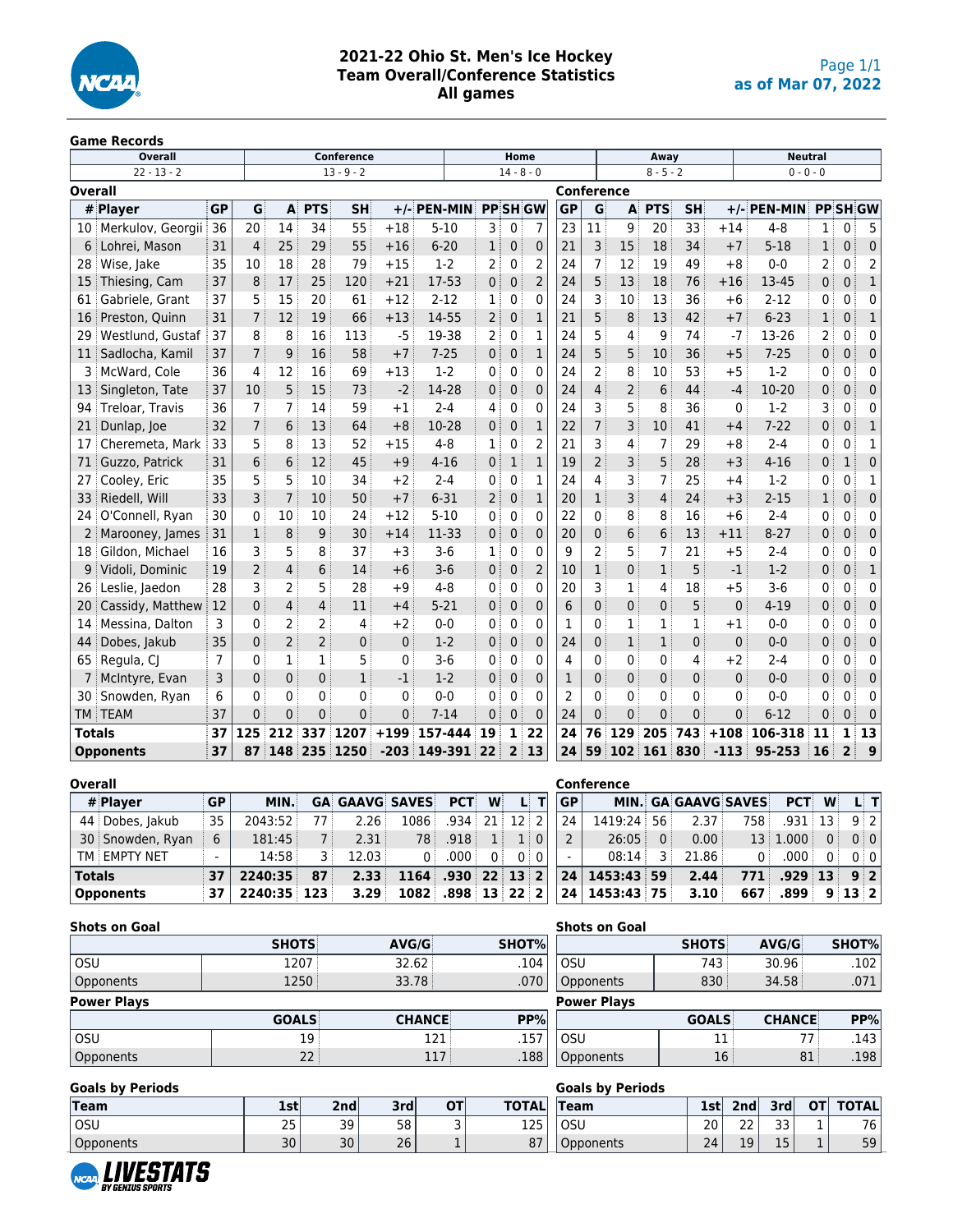

## **2021-22 Ohio St. Men's Ice Hockey Game-by-Game Goals-Assists-Points All games**

|              |            |         |               | $\overline{2}$ | $\overline{\mathbf{3}}$                                                                                                  | 6           | $\overline{7}$ | 9           | 10          | 11          | 13          | 14          | 15          | 16          |
|--------------|------------|---------|---------------|----------------|--------------------------------------------------------------------------------------------------------------------------|-------------|----------------|-------------|-------------|-------------|-------------|-------------|-------------|-------------|
| Opponent     | Date       | Score   |               |                | MAROONEY,J¦MCWARD,COL¦LOHREI,MAS¦MCINTYRE,E¦VIDOLI,DOM¦MERKULOV,G¦SADLOCHA,K¦SINGLETON, MESSINA,DA THIESING,C¦PRESTON,QU |             |                |             |             |             |             |             |             |             |
| at Ben       | 10/08/2021 | $1-2$   | L             | $0 - 0 - 0$    | <b>DNP</b>                                                                                                               | $1 - 0 - 1$ | $0 - 0 - 0$    | $0 - 0 - 0$ | $0 - 0 - 0$ | $0 - 0 - 0$ | $0 - 0 - 0$ | <b>DNP</b>  | $0 - 0 - 0$ | $0 - 0 - 0$ |
| at Ben       | 10/09/2021 | $7-1$   | W             | $0 - 1 - 1$    | $0 - 0 - 0$                                                                                                              | $0 - 2 - 2$ | <b>DNP</b>     | $1 - 0 - 1$ | $0 - 1 - 1$ | $0 - 0 - 0$ | $2 - 1 - 3$ | <b>DNP</b>  | $0 - 0 - 0$ | $0 - 1 - 1$ |
| <b>UConn</b> | 10/15/2021 | $4-3$   | Wot           | $0 - 0 - 0$    | $0 - 1 - 1$                                                                                                              | $0 - 1 - 1$ | <b>DNP</b>     | $0 - 0 - 0$ | $1 - 0 - 1$ | $0 - 0 - 0$ | $0 - 1 - 1$ | <b>DNP</b>  | $1 - 1 - 2$ | $1 - 0 - 1$ |
| UConn        | 10/16/2021 | $3-0$   | W             | <b>DNP</b>     | $0 - 0 - 0$                                                                                                              | $0 - 0 - 0$ | $0 - 0 - 0$    | $0 - 0 - 0$ | $0 - 0 - 0$ | $0 - 0 - 0$ | $1 - 0 - 1$ | <b>DNP</b>  | $0 - 0 - 0$ | $0 - 1 - 1$ |
| <b>MSU</b>   | 10/29/2021 | $1-2$   | L             | <b>DNP</b>     | $0 - 0 - 0$                                                                                                              | $0 - 0 - 0$ | <b>DNP</b>     | $0 - 0 - 0$ | $0 - 1 - 1$ | $0 - 0 - 0$ | $0 - 0 - 0$ | <b>DNP</b>  | $0 - 0 - 0$ | $0 - 0 - 0$ |
| MSU          | 10/30/2021 | $5-1$   | W             | $0 - 0 - 0$    | $0 - 0 - 0$                                                                                                              | $0 - 0 - 0$ | <b>DNP</b>     | <b>DNP</b>  | <b>DNP</b>  | $0 - 0 - 0$ | $0 - 0 - 0$ | <b>DNP</b>  | $1 - 1 - 2$ | $0 - 0 - 0$ |
| PSU          | 11/05/2021 | $5 - 2$ | W             | $0 - 0 - 0$    | $0 - 1 - 1$                                                                                                              | $0 - 1 - 1$ | <b>DNP</b>     | <b>DNP</b>  | $0 - 1 - 1$ | $2 - 0 - 2$ | $0 - 1 - 1$ | <b>DNP</b>  | $0 - 1 - 1$ | $0 - 0 - 0$ |
| PSU          | 11/06/2021 | $4-1$   | W             | <b>DNP</b>     | $0 - 0 - 0$                                                                                                              | $1 - 1 - 2$ | <b>DNP</b>     | $1 - 0 - 1$ | $0 - 1 - 1$ | $0 - 0 - 0$ | $0 - 0 - 0$ | <b>DNP</b>  | $0 - 1 - 1$ | $0 - 1 - 1$ |
| at MINN      | 11/12/2021 | $4 - 3$ | W             | $0 - 0 - 0$    | $0 - 0 - 0$                                                                                                              | $0 - 1 - 1$ | <b>DNP</b>     | $0 - 0 - 0$ | $0 - 1 - 1$ | $0 - 1 - 1$ | $0 - 0 - 0$ | <b>DNP</b>  | $0 - 0 - 0$ | $0 - 0 - 0$ |
| at MINN      | 11/13/2021 | $0 - 2$ | L             | $0 - 0 - 0$    | $0 - 0 - 0$                                                                                                              | $0 - 0 - 0$ | <b>DNP</b>     | $0 - 0 - 0$ | $0 - 0 - 0$ | $0 - 0 - 0$ | $0 - 0 - 0$ | <b>DNP</b>  | $0 - 0 - 0$ | $0 - 0 - 0$ |
| Mercy        | 11/26/2021 | $4 - 5$ | L             | $0 - 0 - 0$    | $0 - 0 - 0$                                                                                                              | $0 - 2 - 2$ | <b>DNP</b>     | $0 - 2 - 2$ | $1 - 1 - 2$ | $0 - 0 - 0$ | $1 - 1 - 2$ | $0 - 0 - 0$ | $0 - 0 - 0$ | <b>DNP</b>  |
| Mercy        | 11/27/2021 | $3-2$   | W             | $1 - 0 - 1$    | $0 - 0 - 0$                                                                                                              | $0 - 0 - 0$ | <b>DNP</b>     | <b>DNP</b>  | $1 - 1 - 2$ | $1 - 1 - 2$ | $0 - 0 - 0$ | $0 - 1 - 1$ | $0 - 1 - 1$ | <b>DNP</b>  |
| at ND        | 12/03/2021 | $4 - 2$ | W             | $0 - 0 - 0$    | $0 - 0 - 0$                                                                                                              | $0 - 2 - 2$ | <b>DNP</b>     | <b>DNP</b>  | $1 - 0 - 1$ | $1 - 0 - 1$ | $0 - 0 - 0$ | <b>DNP</b>  | $0 - 2 - 2$ | $0 - 1 - 1$ |
| at ND        | 12/04/2021 | $1-5$   | L             | $0 - 0 - 0$    | $0 - 0 - 0$                                                                                                              | $0 - 0 - 0$ | <b>DNP</b>     | <b>DNP</b>  | $0 - 0 - 0$ | $0 - 0 - 0$ | $0 - 0 - 0$ | $0 - 1 - 1$ | $0 - 0 - 0$ | $0 - 0 - 0$ |
| Mich         | 12/10/2021 | $2 - 5$ | L             | $0 - 0 - 0$    | $0 - 0 - 0$                                                                                                              | $0 - 1 - 1$ | <b>DNP</b>     | <b>DNP</b>  | $1 - 0 - 1$ | $0 - 1 - 1$ | $0 - 0 - 0$ | <b>DNP</b>  | $0 - 1 - 1$ | $0 - 0 - 0$ |
| Mich         | 12/11/2021 | $6-1$   | W             | $0 - 0 - 0$    | $0 - 0 - 0$                                                                                                              | $0 - 1 - 1$ | <b>DNP</b>     | $0 - 0 - 0$ | $0 - 1 - 1$ | $0 - 0 - 0$ | $1 - 0 - 1$ | <b>DNP</b>  | $0 - 0 - 0$ | $1 - 0 - 1$ |
| <b>BGSU</b>  | 12/16/2021 | $4-3$   | Wot           | $0 - 0 - 0$    | $0 - 1 - 1$                                                                                                              | $0 - 0 - 0$ | <b>DNP</b>     | $0 - 1 - 1$ | $1 - 0 - 1$ | $0 - 0 - 0$ | $0 - 0 - 0$ | <b>DNP</b>  | $0 - 0 - 0$ | $0 - 2 - 2$ |
| at BGSU      | 12/17/2021 | $3 - 2$ | W             | $0 - 0 - 0$    | $0 - 0 - 0$                                                                                                              | $0 - 1 - 1$ | <b>DNP</b>     | $0 - 0 - 0$ | $1 - 2 - 3$ | $0 - 0 - 0$ | $0 - 0 - 0$ | <b>DNP</b>  | $1 - 0 - 1$ | $0 - 0 - 0$ |
| LIU          | 12/31/2021 | $6-0$   | W             | <b>DNP</b>     | $0 - 0 - 0$                                                                                                              | $0 - 1 - 1$ | <b>DNP</b>     | $0 - 1 - 1$ | $2 - 0 - 2$ | $0 - 1 - 1$ | $0 - 0 - 0$ | <b>DNP</b>  | $1 - 0 - 1$ | $0 - 0 - 0$ |
| LIU          | 01/01/2022 | $7 - 2$ | W             | $0 - 0 - 0$    | $1 - 1 - 2$                                                                                                              | $0 - 3 - 3$ | <b>DNP</b>     | $0 - 0 - 0$ | $0 - 0 - 0$ | $1 - 1 - 2$ | $1 - 0 - 1$ | <b>DNP</b>  | $0 - 1 - 1$ | <b>DNP</b>  |
| at Wisc      | 01/08/2022 | $5-3$   | W             | $0 - 2 - 2$    | $0 - 1 - 1$                                                                                                              | $0 - 0 - 0$ | <b>DNP</b>     | <b>DNP</b>  | $1 - 0 - 1$ | $0 - 1 - 1$ | $0 - 0 - 0$ | <b>DNP</b>  | $1 - 1 - 2$ | <b>DNP</b>  |
| at Wisc      | 01/09/2022 | $2 - 2$ | <sub>ot</sub> | $0 - 0 - 0$    | $0 - 0 - 0$                                                                                                              | $0 - 0 - 0$ | <b>DNP</b>     | $0 - 0 - 0$ | $1 - 1 - 2$ | $0 - 0 - 0$ | $0 - 0 - 0$ | <b>DNP</b>  | $0 - 2 - 2$ | $1 - 0 - 1$ |
| ND           | 01/14/2022 | $2 - 3$ | Lot           | $0 - 0 - 0$    | $0 - 2 - 2$                                                                                                              | $0 - 0 - 0$ | <b>DNP</b>     | <b>DNP</b>  | $0 - 0 - 0$ | $1 - 0 - 1$ | $0 - 0 - 0$ | <b>DNP</b>  | $0 - 0 - 0$ | $0 - 0 - 0$ |
| ND           | 01/15/2022 | $4-1$   | W             | <b>DNP</b>     | $0 - 2 - 2$                                                                                                              | $0 - 0 - 0$ | <b>DNP</b>     | $0 - 0 - 0$ | $1 - 1 - 2$ | $0 - 0 - 0$ | $0 - 0 - 0$ | <b>DNP</b>  | $0 - 1 - 1$ | $3 - 1 - 4$ |
| at MSU       | 01/21/2022 | $4-1$   | W             | $0 - 0 - 0$    | $0 - 1 - 1$                                                                                                              | $0 - 1 - 1$ | <b>DNP</b>     | <b>DNP</b>  | $0 - 1 - 1$ | $0 - 0 - 0$ | $1 - 0 - 1$ | <b>DNP</b>  | $1 - 0 - 1$ | $0 - 0 - 0$ |
| at MSU       | 01/22/2022 | $3-2$   | W             | $0 - 0 - 0$    | $0 - 0 - 0$                                                                                                              | $0 - 2 - 2$ | <b>DNP</b>     | <b>DNP</b>  | $2 - 0 - 2$ | $0 - 0 - 0$ | $0 - 0 - 0$ | <b>DNP</b>  | $1 - 1 - 2$ | $0 - 2 - 2$ |
| at PSU       | 01/28/2022 | $2 - 2$ | ot            | $0 - 1 - 1$    | $0 - 0 - 0$                                                                                                              | $0 - 1 - 1$ | <b>DNP</b>     | <b>DNP</b>  | $0 - 0 - 0$ | $0 - 0 - 0$ | $0 - 0 - 0$ | <b>DNP</b>  | $1 - 0 - 1$ | $0 - 0 - 0$ |
| at PSU       | 01/29/2022 | $6-0$   | W             | $0 - 1 - 1$    | $0 - 1 - 1$                                                                                                              | $1 - 0 - 1$ | <b>DNP</b>     | <b>DNP</b>  | $1 - 0 - 1$ | $0 - 0 - 0$ | $1 - 0 - 1$ | <b>DNP</b>  | $0 - 1 - 1$ | $0 - 2 - 2$ |
| Wisc         | 02/04/2022 | $4-3$   | Wot           | $0 - 1 - 1$    | $0 - 0 - 0$                                                                                                              | $0 - 3 - 3$ | <b>DNP</b>     | $0 - 0 - 0$ | $1 - 0 - 1$ | $0 - 0 - 0$ | $0 - 0 - 0$ | <b>DNP</b>  | $0 - 1 - 1$ | $0 - 0 - 0$ |
| Wisc         | 02/05/2022 | $6 - 2$ | W             | $0 - 1 - 1$    | $1 - 0 - 1$                                                                                                              | $1 - 1 - 2$ | $0 - 0 - 0$    | <b>DNP</b>  | $2 - 0 - 2$ | $0 - 1 - 1$ | $0 - 0 - 0$ | <b>DNP</b>  | $0 - 0 - 0$ | <b>DNP</b>  |
| <b>MINN</b>  | 02/11/2022 | $2 - 3$ | L             | $0 - 0 - 0$    | $1 - 0 - 1$                                                                                                              | $0 - 0 - 0$ | <b>DNP</b>     | <b>DNP</b>  | $0 - 1 - 1$ | $0 - 1 - 1$ | $0 - 0 - 0$ | <b>DNP</b>  | $0 - 0 - 0$ | <b>DNP</b>  |
| <b>MINN</b>  | 02/12/2022 | $1-5$   | L             | $0 - 0 - 0$    | $0 - 0 - 0$                                                                                                              | <b>DNP</b>  | <b>DNP</b>     | $0 - 0 - 0$ | $0 - 0 - 0$ | $0 - 0 - 0$ | $1 - 0 - 1$ | <b>DNP</b>  | $0 - 0 - 0$ | $0 - 0 - 0$ |
| at Mich      | 02/18/2022 | $3 - 5$ | L             | $0 - 0 - 0$    | $0 - 0 - 0$                                                                                                              | <b>DNP</b>  | <b>DNP</b>     | <b>DNP</b>  | $0 - 0 - 0$ | $1 - 0 - 1$ | $0 - 1 - 1$ | <b>DNP</b>  | $0 - 0 - 0$ | $0 - 1 - 1$ |
| at Mich      | 02/19/2022 | $0 - 3$ | L             | <b>DNP</b>     | $0 - 0 - 0$                                                                                                              | <b>DNP</b>  | <b>DNP</b>     | $0 - 0 - 0$ | $0 - 0 - 0$ | $0 - 0 - 0$ | $0 - 0 - 0$ | <b>DNP</b>  | $0 - 0 - 0$ | $0 - 0 - 0$ |
| PSU          | 03/04/2022 | $4-3$   | W             | $0 - 0 - 0$    | $0 - 1 - 1$                                                                                                              | <b>DNP</b>  | <b>DNP</b>     | <b>DNP</b>  | $2 - 0 - 2$ | $0 - 0 - 0$ | $0 - 0 - 0$ | <b>DNP</b>  | $0 - 1 - 1$ | $1 - 0 - 1$ |
| PSU          | 03/05/2022 | $2 - 3$ | L             | $0 - 0 - 0$    | $1 - 0 - 1$                                                                                                              | <b>DNP</b>  | <b>DNP</b>     | <b>DNP</b>  | $0 - 0 - 0$ | $0 - 1 - 1$ | $0 - 0 - 0$ | <b>DNP</b>  | $0 - 0 - 0$ | $0 - 0 - 0$ |
| PSU          | 03/06/2022 | $1-2$   | L             | $0 - 1 - 1$    | $0 - 0 - 0$                                                                                                              | <b>DNP</b>  | <b>DNP</b>     | <b>DNP</b>  | $0 - 0 - 0$ | $0 - 0 - 0$ | $1 - 0 - 1$ | <b>DNP</b>  | $0 - 0 - 0$ | $0 - 0 - 0$ |

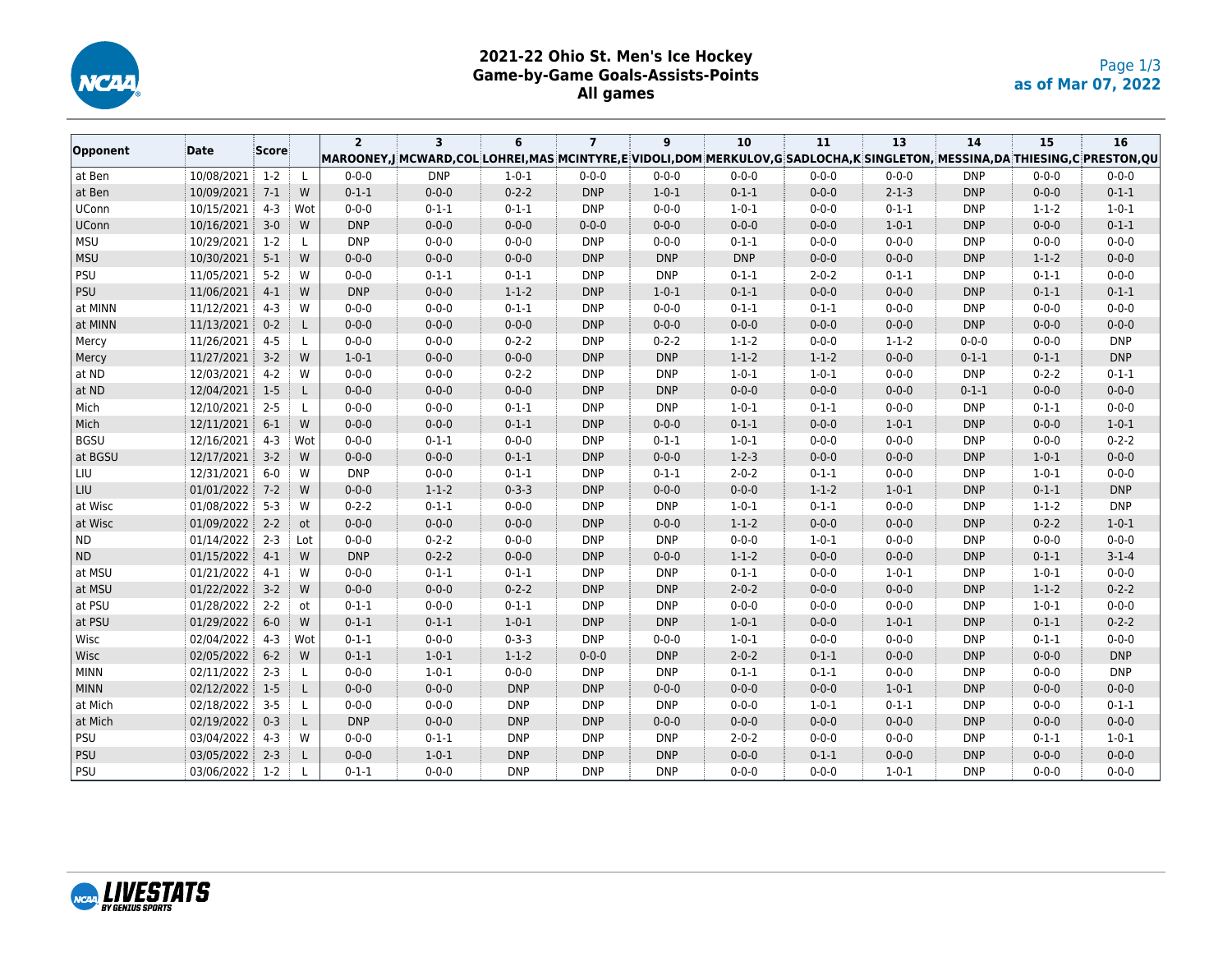

## **2021-22 Ohio St. Men's Ice Hockey Game-by-Game Goals-Assists-Points All games**

|             |            |         |              | 17          | 18          | 20          | 21          | 24          | 26          | 27          | 28          | 29          | 30                                                                                                                      | 33          |  |
|-------------|------------|---------|--------------|-------------|-------------|-------------|-------------|-------------|-------------|-------------|-------------|-------------|-------------------------------------------------------------------------------------------------------------------------|-------------|--|
| Opponent    | Date       | Score   |              |             |             |             |             |             |             |             |             |             | CHEREMETA, GILDON,MIC CASSIDY,MA DUNLAP,JOE O'CONNELL, LESLIE,JAE COOLEY,ERI WISE,JAKE WESTLUND,G SNOWDEN,RY RIEDELL,WI |             |  |
| at Ben      | 10/08/2021 | $1-2$   | $\mathsf{L}$ | $0 - 0 - 0$ | $0 - 0 - 0$ | <b>DNP</b>  | <b>DNP</b>  | $0 - 0 - 0$ | $0 - 0 - 0$ | $0 - 0 - 0$ | $0 - 0 - 0$ | $0 - 0 - 0$ | $0 - 0 - 0$                                                                                                             | $0 - 0 - 0$ |  |
| at Ben      | 10/09/2021 | $7-1$   | W            | $1 - 1 - 2$ | <b>DNP</b>  | $0 - 1 - 1$ | $0 - 0 - 0$ | <b>DNP</b>  | $0 - 0 - 0$ | <b>DNP</b>  | $0 - 1 - 1$ | $1 - 1 - 2$ | <b>DNP</b>                                                                                                              | $0 - 0 - 0$ |  |
| UConn       | 10/15/2021 | $4 - 3$ | Wot          | $0 - 0 - 0$ | $0 - 0 - 0$ | <b>DNP</b>  | <b>DNP</b>  | <b>DNP</b>  | $0 - 0 - 0$ | $0 - 0 - 0$ | $0 - 1 - 1$ | $0 - 0 - 0$ | $0 - 0 - 0$                                                                                                             | $1 - 0 - 1$ |  |
| UConn       | 10/16/2021 | $3-0$   | W            | $0 - 0 - 0$ | <b>DNP</b>  | $0 - 1 - 1$ | <b>DNP</b>  | $0 - 0 - 0$ | $0 - 0 - 0$ | <b>DNP</b>  | $0 - 0 - 0$ | $0 - 0 - 0$ | <b>DNP</b>                                                                                                              | $0 - 0 - 0$ |  |
| <b>MSU</b>  | 10/29/2021 | $1-2$   | L            | $0 - 1 - 1$ | <b>DNP</b>  | $0 - 0 - 0$ | <b>DNP</b>  | $0 - 0 - 0$ | $0 - 0 - 0$ | $0 - 0 - 0$ | $1 - 0 - 1$ | $0 - 0 - 0$ | <b>DNP</b>                                                                                                              | $0 - 0 - 0$ |  |
| MSU         | 10/30/2021 | $5-1$   | W            | $1 - 0 - 1$ | <b>DNP</b>  | $0 - 0 - 0$ | $0 - 0 - 0$ | $0 - 1 - 1$ | $1 - 0 - 1$ | $0 - 2 - 2$ | $0 - 0 - 0$ | $1 - 0 - 1$ | <b>DNP</b>                                                                                                              | $0 - 1 - 1$ |  |
| PSU         | 11/05/2021 | $5-2$   | W            | $0 - 1 - 1$ | <b>DNP</b>  | $0 - 0 - 0$ | <b>DNP</b>  | $0 - 0 - 0$ | $1 - 0 - 1$ | $0 - 1 - 1$ | $1 - 0 - 1$ | $1 - 0 - 1$ | <b>DNP</b>                                                                                                              | $0 - 0 - 0$ |  |
| PSU         | 11/06/2021 | $4-1$   | W            | $1 - 1 - 2$ | <b>DNP</b>  | <b>DNP</b>  | $1 - 0 - 1$ | $0 - 0 - 0$ | $0 - 0 - 0$ | $0 - 0 - 0$ | $0 - 2 - 2$ | $0 - 0 - 0$ | <b>DNP</b>                                                                                                              | $0 - 0 - 0$ |  |
| at MINN     | 11/12/2021 | $4 - 3$ | W            | $0 - 0 - 0$ | <b>DNP</b>  | <b>DNP</b>  | $1 - 0 - 1$ | $0 - 0 - 0$ | $0 - 0 - 0$ | $0 - 0 - 0$ | $1 - 0 - 1$ | $1 - 0 - 1$ | <b>DNP</b>                                                                                                              | <b>DNP</b>  |  |
| at MINN     | 11/13/2021 | $0 - 2$ | L            | $0 - 0 - 0$ | <b>DNP</b>  | <b>DNP</b>  | $0 - 0 - 0$ | $0 - 0 - 0$ | $0 - 0 - 0$ | $0 - 0 - 0$ | $0 - 0 - 0$ | $0 - 0 - 0$ | <b>DNP</b>                                                                                                              | <b>DNP</b>  |  |
| Mercy       | 11/26/2021 | $4 - 5$ | L            | $0 - 0 - 0$ | <b>DNP</b>  | $0 - 0 - 0$ | $0 - 0 - 0$ | $0 - 1 - 1$ | <b>DNP</b>  | $0 - 0 - 0$ | <b>DNP</b>  | $0 - 1 - 1$ | $0 - 0 - 0$                                                                                                             | $0 - 0 - 0$ |  |
| Mercy       | 11/27/2021 | $3-2$   | W            | $0 - 0 - 0$ | $0 - 0 - 0$ | $0 - 0 - 0$ | $0 - 1 - 1$ | $0 - 0 - 0$ | <b>DNP</b>  | $0 - 0 - 0$ | <b>DNP</b>  | $0 - 0 - 0$ | <b>DNP</b>                                                                                                              | $0 - 1 - 1$ |  |
| at ND       | 12/03/2021 | $4 - 2$ | W            | <b>DNP</b>  | <b>DNP</b>  | $0 - 0 - 0$ | $0 - 0 - 0$ | $0 - 0 - 0$ | $0 - 0 - 0$ | $0 - 0 - 0$ | $0 - 1 - 1$ | $0 - 1 - 1$ | <b>DNP</b>                                                                                                              | $1 - 0 - 1$ |  |
| at ND       | 12/04/2021 | $1-5$   | L            | <b>DNP</b>  | <b>DNP</b>  | <b>DNP</b>  | $0 - 0 - 0$ | $0 - 0 - 0$ | $1 - 0 - 1$ | $0 - 0 - 0$ | $0 - 0 - 0$ | $0 - 0 - 0$ | $0 - 0 - 0$                                                                                                             | $0 - 0 - 0$ |  |
| Mich        | 12/10/2021 | $2 - 5$ | L            | $0 - 0 - 0$ | <b>DNP</b>  | <b>DNP</b>  | $0 - 0 - 0$ | $0 - 0 - 0$ | $0 - 0 - 0$ | $0 - 0 - 0$ | $0 - 1 - 1$ | $0 - 0 - 0$ | <b>DNP</b>                                                                                                              | $0 - 0 - 0$ |  |
| Mich        | 12/11/2021 | $6-1$   | W            | $1 - 1 - 2$ | $0 - 1 - 1$ | <b>DNP</b>  | $1 - 1 - 2$ | <b>DNP</b>  | <b>DNP</b>  | $1 - 0 - 1$ | $0 - 2 - 2$ | $0 - 1 - 1$ | <b>DNP</b>                                                                                                              | $0 - 0 - 0$ |  |
| <b>BGSU</b> | 12/16/2021 | $4 - 3$ | Wot          | $0 - 0 - 0$ | <b>DNP</b>  | <b>DNP</b>  | $0 - 0 - 0$ | <b>DNP</b>  | $0 - 0 - 0$ | $0 - 0 - 0$ | $1 - 1 - 2$ | $1 - 1 - 2$ | <b>DNP</b>                                                                                                              | $1 - 0 - 1$ |  |
| at BGSU     | 12/17/2021 | $3 - 2$ | W            | <b>DNP</b>  | <b>DNP</b>  | $0 - 0 - 0$ | $0 - 0 - 0$ | <b>DNP</b>  | $0 - 0 - 0$ | $0 - 0 - 0$ | $0 - 1 - 1$ | $0 - 0 - 0$ | <b>DNP</b>                                                                                                              | $0 - 0 - 0$ |  |
| LIU         | 12/31/2021 | $6-0$   | W            | $0 - 2 - 2$ | <b>DNP</b>  | <b>DNP</b>  | $0 - 1 - 1$ | $0 - 0 - 0$ | $0 - 1 - 1$ | $0 - 2 - 2$ | $1 - 0 - 1$ | $1 - 0 - 1$ | <b>DNP</b>                                                                                                              | $0 - 1 - 1$ |  |
| LIU         | 01/01/2022 | $7-2$   | W            | $1 - 1 - 2$ | $0 - 0 - 0$ | $0 - 2 - 2$ | $0 - 1 - 1$ | <b>DNP</b>  | $0 - 0 - 0$ | $0 - 0 - 0$ | $1 - 1 - 2$ | $0 - 1 - 1$ | $0 - 0 - 0$                                                                                                             | $0 - 1 - 1$ |  |
| at Wisc     | 01/08/2022 | $5 - 3$ | W            | $0 - 0 - 0$ | $0 - 1 - 1$ | <b>DNP</b>  | $1 - 0 - 1$ | $0 - 1 - 1$ | $0 - 0 - 0$ | $0 - 0 - 0$ | $0 - 0 - 0$ | $1 - 0 - 1$ | <b>DNP</b>                                                                                                              | $0 - 1 - 1$ |  |
| at Wisc     | 01/09/2022 | $2 - 2$ | ot           | $0 - 0 - 0$ | <b>DNP</b>  | <b>DNP</b>  | $0 - 0 - 0$ | <b>DNP</b>  | $0 - 0 - 0$ | $0 - 0 - 0$ | $0 - 0 - 0$ | $0 - 0 - 0$ | <b>DNP</b>                                                                                                              | $0 - 0 - 0$ |  |
| <b>ND</b>   | 01/14/2022 | $2 - 3$ | Lot          | $0 - 0 - 0$ | <b>DNP</b>  | <b>DNP</b>  | $0 - 0 - 0$ | $0 - 1 - 1$ | $0 - 0 - 0$ | $0 - 0 - 0$ | $1 - 1 - 2$ | $0 - 0 - 0$ | <b>DNP</b>                                                                                                              | $0 - 0 - 0$ |  |
| ND          | 01/15/2022 | $4 - 1$ | W            | $0 - 0 - 0$ | <b>DNP</b>  | <b>DNP</b>  | $0 - 0 - 0$ | $0 - 0 - 0$ | $0 - 0 - 0$ | $0 - 0 - 0$ | $0 - 0 - 0$ | $0 - 0 - 0$ | <b>DNP</b>                                                                                                              | $0 - 0 - 0$ |  |
| at MSU      | 01/21/2022 | $4-1$   | W            | $0 - 0 - 0$ | <b>DNP</b>  | <b>DNP</b>  | $0 - 1 - 1$ | $0 - 1 - 1$ | $0 - 0 - 0$ | $1 - 0 - 1$ | $0 - 0 - 0$ | $0 - 0 - 0$ | <b>DNP</b>                                                                                                              | $0 - 0 - 0$ |  |
| at MSU      | 01/22/2022 | $3 - 2$ | W            | $0 - 0 - 0$ | <b>DNP</b>  | <b>DNP</b>  | $0 - 0 - 0$ | $0 - 0 - 0$ | $0 - 0 - 0$ | $0 - 0 - 0$ | $0 - 0 - 0$ | $0 - 0 - 0$ | <b>DNP</b>                                                                                                              | $0 - 0 - 0$ |  |
| at PSU      | 01/28/2022 | $2 - 2$ | ot           | $0 - 0 - 0$ | <b>DNP</b>  | $0 - 0 - 0$ | $1 - 0 - 1$ | $0 - 1 - 1$ | $0 - 0 - 0$ | $0 - 0 - 0$ | $0 - 1 - 1$ | $0 - 0 - 0$ | <b>DNP</b>                                                                                                              | $0 - 0 - 0$ |  |
| at PSU      | 01/29/2022 | $6-0$   | W            | $0 - 0 - 0$ | $0 - 2 - 2$ | <b>DNP</b>  | $1 - 1 - 2$ | $0 - 0 - 0$ | $0 - 0 - 0$ | $0 - 0 - 0$ | $2 - 1 - 3$ | $0 - 1 - 1$ | <b>DNP</b>                                                                                                              | $0 - 1 - 1$ |  |
| Wisc        | 02/04/2022 | $4 - 3$ | Wot          | $0 - 0 - 0$ | $1 - 0 - 1$ | <b>DNP</b>  | $0 - 0 - 0$ | $0 - 0 - 0$ | $0 - 0 - 0$ | $1 - 0 - 1$ | $1 - 0 - 1$ | $0 - 0 - 0$ | <b>DNP</b>                                                                                                              | <b>DNP</b>  |  |
| Wisc        | 02/05/2022 | $6-2$   | W            | $0 - 0 - 0$ | $1 - 1 - 2$ | <b>DNP</b>  | $0 - 0 - 0$ | $0 - 2 - 2$ | $0 - 1 - 1$ | $1 - 0 - 1$ | $0 - 2 - 2$ | $0 - 0 - 0$ | <b>DNP</b>                                                                                                              | <b>DNP</b>  |  |
| <b>MINN</b> | 02/11/2022 | $2 - 3$ | L            | $0 - 0 - 0$ | $0 - 0 - 0$ | <b>DNP</b>  | $1 - 0 - 1$ | $0 - 1 - 1$ | $0 - 0 - 0$ | $0 - 0 - 0$ | $0 - 0 - 0$ | $0 - 0 - 0$ | <b>DNP</b>                                                                                                              | $0 - 0 - 0$ |  |
| <b>MINN</b> | 02/12/2022 | $1-5$   | L            | $0 - 0 - 0$ | $0 - 0 - 0$ | <b>DNP</b>  | $0 - 0 - 0$ | $0 - 0 - 0$ | <b>DNP</b>  | $0 - 0 - 0$ | $0 - 0 - 0$ | $0 - 0 - 0$ | $0 - 0 - 0$                                                                                                             | $0 - 0 - 0$ |  |
| at Mich     | 02/18/2022 | $3 - 5$ | L            | $0 - 0 - 0$ | $0 - 0 - 0$ | <b>DNP</b>  | $0 - 0 - 0$ | $0 - 0 - 0$ | <b>DNP</b>  | $0 - 0 - 0$ | $0 - 1 - 1$ | $1 - 1 - 2$ | <b>DNP</b>                                                                                                              | $0 - 0 - 0$ |  |
| at Mich     | 02/19/2022 | $0 - 3$ | L            | <b>DNP</b>  | $0 - 0 - 0$ | $0 - 0 - 0$ | $0 - 0 - 0$ | $0 - 0 - 0$ | <b>DNP</b>  | $0 - 0 - 0$ | $0 - 0 - 0$ | $0 - 0 - 0$ | <b>DNP</b>                                                                                                              | $0 - 0 - 0$ |  |
| PSU         | 03/04/2022 | $4 - 3$ | W            | $0 - 0 - 0$ | $0 - 0 - 0$ | <b>DNP</b>  | $0 - 0 - 0$ | $0 - 0 - 0$ | <b>DNP</b>  | $1 - 0 - 1$ | $0 - 0 - 0$ | $0 - 0 - 0$ | <b>DNP</b>                                                                                                              | $0 - 0 - 0$ |  |
| <b>PSU</b>  | 03/05/2022 | $2 - 3$ | L            | $0 - 0 - 0$ | $1 - 0 - 1$ | <b>DNP</b>  | $0 - 0 - 0$ | $0 - 1 - 1$ | <b>DNP</b>  | $0 - 0 - 0$ | $0 - 0 - 0$ | $0 - 0 - 0$ | <b>DNP</b>                                                                                                              | $0 - 1 - 1$ |  |
| PSU         | 03/06/2022 | $1-2$   | L            | $0 - 0 - 0$ | $0 - 0 - 0$ | <b>DNP</b>  | $0 - 0 - 0$ | $0 - 0 - 0$ | <b>DNP</b>  | $0 - 0 - 0$ | $0 - 1 - 1$ | $0 - 0 - 0$ | <b>DNP</b>                                                                                                              | $0 - 0 - 0$ |  |

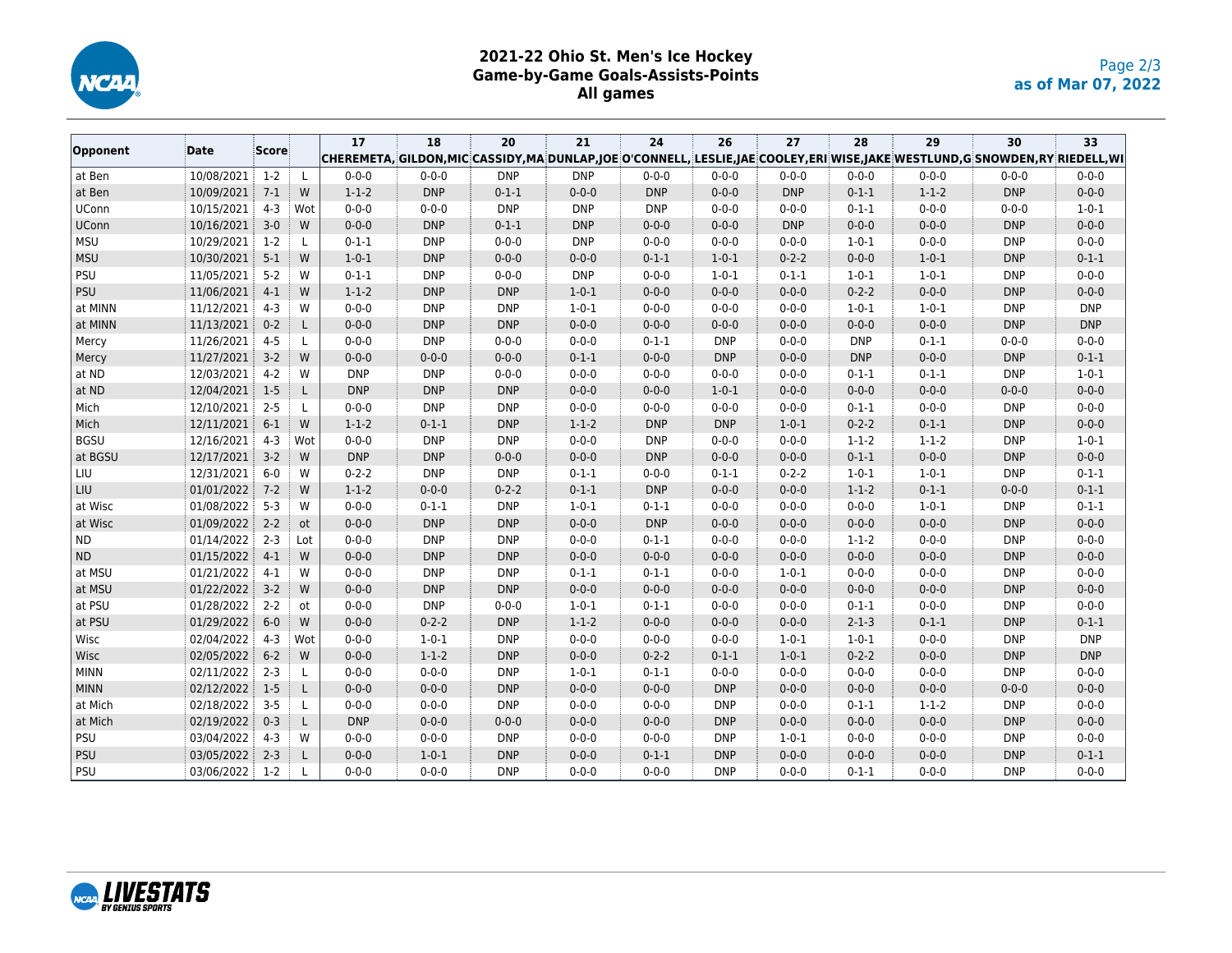

# **2021-22 Ohio St. Men's Ice Hockey Game-by-Game Goals-Assists-Points All games**

|              |            | <b>Score</b> |     | 44          | 61          | 65          | 71                                                         | 94          |
|--------------|------------|--------------|-----|-------------|-------------|-------------|------------------------------------------------------------|-------------|
| Opponent     | Date       |              |     |             |             |             | DOBES, JAKU GABRIELE, G REGULA, CJ GUZZO, PATR TRELOAR, TR |             |
| at Ben       | 10/08/2021 | $1-2$        | L   | <b>DNP</b>  | $0 - 0 - 0$ | <b>DNP</b>  | <b>DNP</b>                                                 | $0 - 0 - 0$ |
| at Ben       | 10/09/2021 | $7 - 1$      | W   | $0 - 0 - 0$ | $1 - 0 - 1$ | <b>DNP</b>  | $0 - 1 - 1$                                                | $1 - 1 - 2$ |
| <b>UConn</b> | 10/15/2021 | $4 - 3$      | Wot | $0 - 1 - 1$ | $0 - 0 - 0$ | <b>DNP</b>  | $0 - 0 - 0$                                                | $0 - 0 - 0$ |
| <b>UConn</b> | 10/16/2021 | $3 - 0$      | W   | $0 - 0 - 0$ | $0 - 1 - 1$ | <b>DNP</b>  | $1 - 0 - 1$                                                | $1 - 0 - 1$ |
| <b>MSU</b>   | 10/29/2021 | $1-2$        | L   | $0 - 0 - 0$ | $0 - 0 - 0$ | <b>DNP</b>  | $0 - 0 - 0$                                                | $0 - 0 - 0$ |
| <b>MSU</b>   | 10/30/2021 | $5-1$        | W   | $0 - 0 - 0$ | $0 - 0 - 0$ | <b>DNP</b>  | $1 - 1 - 2$                                                | $0 - 0 - 0$ |
| PSU          | 11/05/2021 | $5 - 2$      | W   | $0 - 0 - 0$ | $0 - 1 - 1$ | <b>DNP</b>  | $0 - 1 - 1$                                                | $0 - 1 - 1$ |
| PSU          | 11/06/2021 | $4 - 1$      | W   | $0 - 0 - 0$ | $0 - 0 - 0$ | <b>DNP</b>  | $0 - 0 - 0$                                                | $0 - 0 - 0$ |
| at MINN      | 11/12/2021 | $4 - 3$      | W   | $0 - 0 - 0$ | $0 - 2 - 2$ | <b>DNP</b>  | $1 - 0 - 1$                                                | $0 - 0 - 0$ |
| at MINN      | 11/13/2021 | $0 - 2$      | L   | $0 - 0 - 0$ | $0 - 0 - 0$ | <b>DNP</b>  | $0 - 0 - 0$                                                | $0 - 0 - 0$ |
| Mercy        | 11/26/2021 | $4 - 5$      | L   | $0 - 0 - 0$ | $0 - 0 - 0$ | <b>DNP</b>  | $0 - 0 - 0$                                                | $2 - 0 - 2$ |
| Mercy        | 11/27/2021 | $3-2$        | W   | $0 - 0 - 0$ | $0 - 0 - 0$ | <b>DNP</b>  | $0 - 0 - 0$                                                | $0 - 0 - 0$ |
| at ND        | 12/03/2021 | $4 - 2$      | W   | $0 - 0 - 0$ | $0 - 1 - 1$ | <b>DNP</b>  | $0 - 0 - 0$                                                | $1 - 0 - 1$ |
| at ND        | 12/04/2021 | $1-5$        | L   | $0 - 0 - 0$ | $0 - 0 - 0$ | <b>DNP</b>  | $0 - 0 - 0$                                                | $0 - 0 - 0$ |
| Mich         | 12/10/2021 | $2 - 5$      | L   | $0 - 0 - 0$ | $1 - 0 - 1$ | <b>DNP</b>  | $0 - 0 - 0$                                                | $0 - 0 - 0$ |
| Mich         | 12/11/2021 | $6-1$        | W   | $0 - 0 - 0$ | $0 - 1 - 1$ | <b>DNP</b>  | $0 - 1 - 1$                                                | $1 - 0 - 1$ |
| <b>BGSU</b>  | 12/16/2021 | $4 - 3$      | Wot | $0 - 0 - 0$ | $0 - 1 - 1$ | <b>DNP</b>  | $0 - 0 - 0$                                                | $0 - 0 - 0$ |
| at BGSU      | 12/17/2021 | $3-2$        | W   | $0 - 0 - 0$ | $1 - 1 - 2$ | <b>DNP</b>  | $0 - 1 - 1$                                                | $0 - 0 - 0$ |
| LIU          | 12/31/2021 | $6-0$        | W   | $0 - 0 - 0$ | $0 - 2 - 2$ | <b>DNP</b>  | $1 - 0 - 1$                                                | $0 - 0 - 0$ |
| LIU          | 01/01/2022 | $7 - 2$      | W   | <b>DNP</b>  | $0 - 0 - 0$ | <b>DNP</b>  | $2 - 0 - 2$                                                | <b>DNP</b>  |
| at Wisc      | 01/08/2022 | $5 - 3$      | W   | $0 - 0 - 0$ | $1 - 0 - 1$ | <b>DNP</b>  | $0 - 0 - 0$                                                | $0 - 1 - 1$ |
| at Wisc      | 01/09/2022 | $2 - 2$      | ot  | $0 - 0 - 0$ | $0 - 0 - 0$ | <b>DNP</b>  | $0 - 0 - 0$                                                | $0 - 0 - 0$ |
| <b>ND</b>    | 01/14/2022 | $2 - 3$      | Lot | $0 - 0 - 0$ | $0 - 0 - 0$ | <b>DNP</b>  | $0 - 0 - 0$                                                | $0 - 0 - 0$ |
| <b>ND</b>    | 01/15/2022 | $4 - 1$      | W   | $0 - 0 - 0$ | $0 - 1 - 1$ | <b>DNP</b>  | $0 - 0 - 0$                                                | $0 - 1 - 1$ |
| at MSU       | 01/21/2022 | $4 - 1$      | W   | $0 - 1 - 1$ | $1 - 0 - 1$ | <b>DNP</b>  | $0 - 0 - 0$                                                | $0 - 0 - 0$ |
| at MSU       | 01/22/2022 | $3 - 2$      | W   | $0 - 0 - 0$ | $0 - 0 - 0$ | $0 - 0 - 0$ | <b>DNP</b>                                                 | $0 - 0 - 0$ |
| at PSU       | 01/28/2022 | $2 - 2$      | ot  | $0 - 0 - 0$ | $0 - 0 - 0$ | <b>DNP</b>  | <b>DNP</b>                                                 | $0 - 0 - 0$ |
| at PSU       | 01/29/2022 | $6-0$        | W   | $0 - 0 - 0$ | $0 - 0 - 0$ | <b>DNP</b>  | <b>DNP</b>                                                 | $0 - 1 - 1$ |
| Wisc         | 02/04/2022 | $4 - 3$      | Wot | $0 - 0 - 0$ | $0 - 2 - 2$ | <b>DNP</b>  | <b>DNP</b>                                                 | $0 - 0 - 0$ |
| Wisc         | 02/05/2022 | $6 - 2$      | W   | $0 - 0 - 0$ | $0 - 1 - 1$ | $0 - 0 - 0$ | <b>DNP</b>                                                 | $0 - 0 - 0$ |
| <b>MINN</b>  | 02/11/2022 | $2 - 3$      | L   | $0 - 0 - 0$ | $0 - 0 - 0$ | <b>DNP</b>  | $0 - 0 - 0$                                                | $0 - 0 - 0$ |
| <b>MINN</b>  | 02/12/2022 | $1-5$        | L   | $0 - 0 - 0$ | $0 - 0 - 0$ | <b>DNP</b>  | $0 - 0 - 0$                                                | $0 - 0 - 0$ |
| at Mich      | 02/18/2022 | $3 - 5$      | Г   | $0 - 0 - 0$ | $0 - 1 - 1$ | $0 - 0 - 0$ | $0 - 0 - 0$                                                | $1 - 1 - 2$ |
| at Mich      | 02/19/2022 | $0 - 3$      | L   | $0 - 0 - 0$ | $0 - 0 - 0$ | $0 - 0 - 0$ | $0 - 0 - 0$                                                | $0 - 0 - 0$ |
| PSU          | 03/04/2022 | $4 - 3$      | W   | $0 - 0 - 0$ | $0 - 0 - 0$ | $0 - 1 - 1$ | $0 - 1 - 1$                                                | $0 - 0 - 0$ |
| PSU          | 03/05/2022 | $2 - 3$      | L   | $0 - 0 - 0$ | $0 - 0 - 0$ | $0 - 0 - 0$ | $0 - 0 - 0$                                                | $0 - 1 - 1$ |
| PSU          | 03/06/2022 | $1-2$        | L   | $0 - 0 - 0$ | $0 - 0 - 0$ | $0 - 0 - 0$ | $0 - 0 - 0$                                                | $0 - 0 - 0$ |

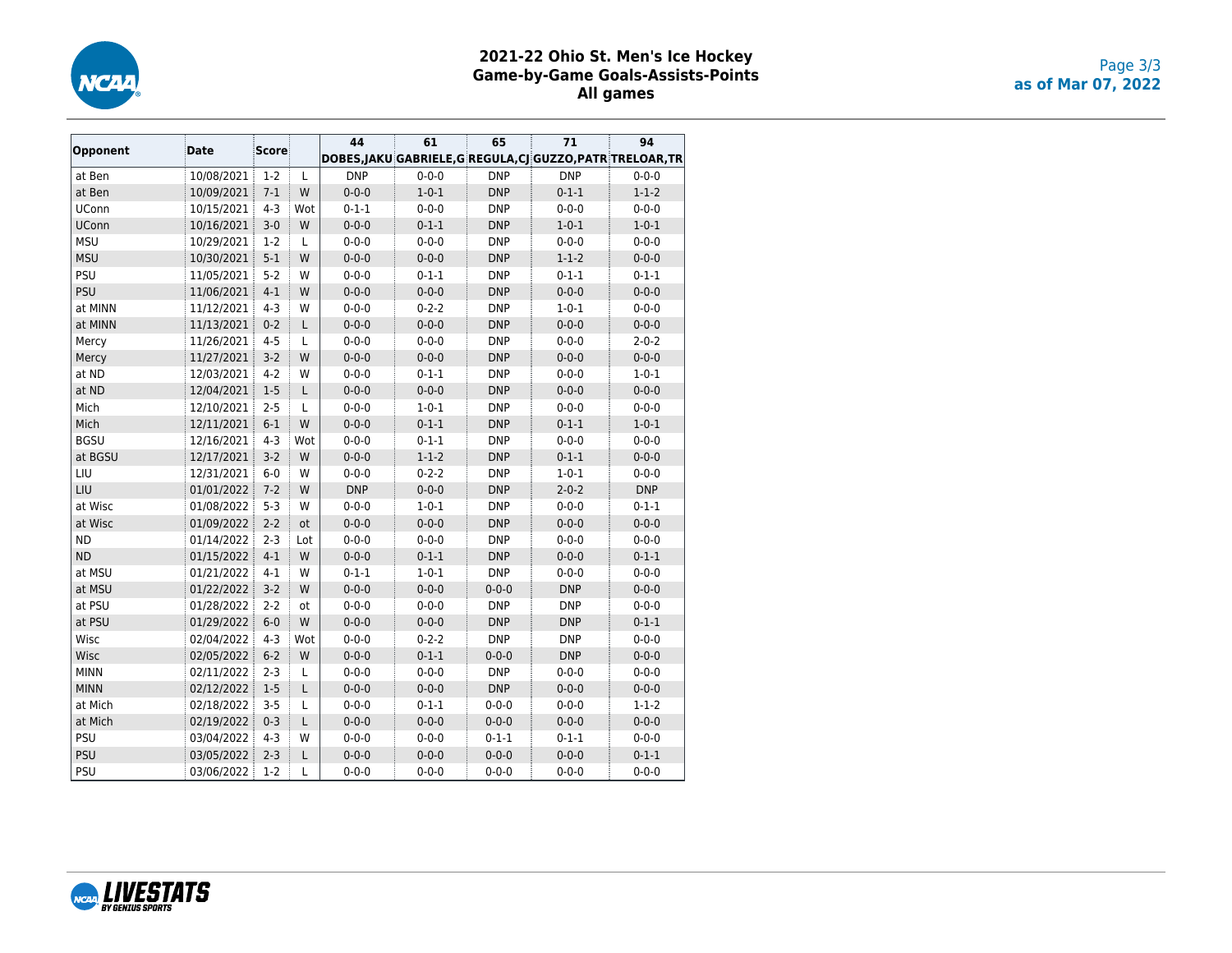

## **2021-22 Ohio St. Men's Ice Hockey Team Game-by-Game All games**

| Date                   | Opponent                    | Score   | G              | A                |                  | PTS SHOTS SH%   |           |       | +/- PEN-MIN PP SH EN GW GT HAT UA BLK                |                |                 |                 |                                                             |                  |                |              |                |
|------------------------|-----------------------------|---------|----------------|------------------|------------------|-----------------|-----------|-------|------------------------------------------------------|----------------|-----------------|-----------------|-------------------------------------------------------------|------------------|----------------|--------------|----------------|
| 10/08/2021 at Bentley  |                             | $1-2$   | $\mathbf{1}$   | $\boldsymbol{0}$ | 1                | 40              | .025      | $-5$  | $3 - 14$                                             | 0              | 0               | $\mathbf 0$     | 0                                                           | 0                | 0              | $\mathbf{1}$ | 5              |
| 10/09/2021 at Bentley  |                             | $7 - 1$ | $\overline{7}$ | 12               | 19               | 41              | .171      | $+20$ | $1-2$                                                | 2              | 0               | $\mathbf 0$     | 1 <sup>1</sup>                                              | $\mathbf 0$      | 0              | 0            |                |
| 10/15/2021 UConn       |                             | $4 - 3$ | 4              | 6                | 10               | 35              | .114      | $+3$  | $5 - 10$                                             | 1              | 0               | 0               | 1                                                           | 0                | 0:             | 1            | 5              |
| 10/16/2021 UConn       |                             | $3 - 0$ | 3 <sup>3</sup> | 3                | 6                | 25              | .120      | $+14$ | $7 - 14$                                             | 0              | 0               | $\mathbf{1}$    | $\mathbf{1}$                                                | $\mathbf 0$      | $\mathbf{0}$   | $\mathbf{1}$ | 15             |
|                        | 10/29/2021 Michigan St.     | $1-2$   | 1              | $\overline{2}$   | 3                | 42              | .024      | $-4$  | $3 - 6$                                              | 1              | 0               | 0               | 0                                                           | 0                | 0              | 0            | 11             |
|                        | 10/30/2021 Michigan St.     | $5-1$   | 5              | 6                | 11               | 34              | .147      | $+24$ | $7 - 33$                                             | 0              | $\mathbf 1$     | $\mathbf{1}$    | 1                                                           | $\mathbf 0$      | 0              | $\mathbf{1}$ | 9              |
| 11/05/2021 Penn St.    |                             | $5 - 2$ | 5              | 10               | 15               | 27              | .185      | $+15$ | $2 - 4$                                              | 1              | 0               | $\mathbf{0}$    | 1                                                           | 0                | 0              | 0            | 16             |
| 11/06/2021             | Penn St.                    | $4 - 1$ | $\overline{4}$ | $\overline{7}$   | 11               | 29              | .138      | $+15$ | $3-6$                                                | 0              | 0               | $\mathbf{1}$    | 1                                                           | $\mathbf{0}$     | $\mathbf{0}$   | 0            | 16             |
|                        | 11/12/2021 at Minnesota     | $4 - 3$ | 4              | 5                | 9                | 20              | .200      | $+5$  | $5 - 10$                                             | 0              | 0               | 0               | 1                                                           | 0                | 0 <sup>1</sup> | 1            | 18             |
|                        | 11/13/2021 at Minnesota     | $0 - 2$ | $\mathbf{0}$   | 0                | $\mathbf 0$      | 13              | .000      | $-5$  | $1 - 2$                                              | 0              | 0               | $\overline{0}$  | 0                                                           | 0                | 0              | 0            | 17             |
|                        | 11/26/2021 Mercyhurst       | $4 - 5$ | 4              | 8                | 12               | 45              | .089      | $+6$  | $2 - 4$                                              | 0              | 0               | 0               | 0                                                           | 0                | 0              | 0            | 5              |
|                        | 11/27/2021 Mercyhurst       | $3-2$   | 3 <sup>1</sup> | 6                | 9                | 43              | .070      | $+10$ | $3 - 6$                                              | 0              | $\mathbf{0}$    | $\mathbf 0$     | $\mathbf{1}$                                                | 0                | 0              | 0            | 17             |
| 12/03/2021             | at Notre Dame               | $4 - 2$ | 4              | 8                | 12               | 28              | .143      | 0     | $2 - 4$                                              | 2              | 0               | 0               | 1                                                           | 0                | 0              | 0            | 17             |
|                        | 12/04/2021 at Notre Dame    | $1-5$   | $\mathbf{1}$   | $\mathbf 1$      | $\overline{2}$   | 25              | .040      | $-10$ | $3 - 6$                                              | 0              | 0               | $\overline{0}$  | 0                                                           | $\mathbf 0$      | 0              | 0            | 19             |
| 12/10/2021 Michigan    |                             | $2 - 5$ | $\overline{2}$ | 4                | 6                | 38              | .053      | $-16$ | $2 - 4$                                              | 1              | 0               | 0               | 0                                                           | 0                | 0              | 0            | 18             |
| 12/11/2021 Michigan    |                             | $6-1$   | 6              | 10               | 16               | 42              | .143      | $+24$ | 13-61                                                | 1              | 0<br>ŧ.         | $\overline{0}$  | 1                                                           | $\mathbf 0$      | $\overline{0}$ | 0            | 19             |
|                        | 12/16/2021 Bowling Green    | $4 - 3$ | 4              | $\overline{7}$   | 11               | 26              | .154      | $-1$  | $3-6$                                                | 1              | 0               | $\mathbf{0}$    | $\mathbf{1}$                                                | 0                | 0              | 0            | $\overline{7}$ |
|                        | 12/17/2021 at Bowling Green | $3-2$   | $\overline{3}$ | 6                | 9                | 27 <sup>3</sup> | .111      | $+5$  | 12-40                                                | 2              | 0               | $\mathbf 0$     | 1                                                           | $\mathbf 0$      | $\mathbf{0}$   | 0            | 10             |
| 12/31/2021 LIU         |                             | $6-0$   | 6              | 12               | 18               | 44              | .136      | $+25$ | $3-6$                                                | 1              | 0               | $\mathbf{0}$    | 1                                                           | 0                | 0              | 0            | $\overline{7}$ |
| 01/01/2022 LIU         |                             | $7 - 2$ | $\overline{7}$ | 13               | 20               | 48              | .146      | $+24$ | $3 - 6$                                              | 0              | 0               | $\overline{0}$  | 1 <sup>1</sup>                                              | $\boldsymbol{0}$ | 0              | 0            | 23             |
|                        | 01/08/2022 at Wisconsin     | $5 - 3$ | 5              | 9                | 14               | 33              | .152      | $+10$ | $5 - 10$                                             | 1              | 0               | 1               | $\mathbf 1$                                                 | 0                | $\mathbf{0}$   | 0            | 10             |
|                        | 01/09/2022 at Wisconsin     | $2 - 2$ | $\overline{2}$ | 3                | 5                | 39              | .051      | 0     | $8 - 16$                                             | 0              | 0               | $\overline{0}$  | 0                                                           | $\mathbf{1}$     | 0              | 0            | 10             |
|                        | 01/14/2022 Notre Dame       | $2 - 3$ | $\overline{2}$ | 4                | 6                | 29              | .069      | $-2$  | $2 - 4$                                              | 0              | 0               | $\mathbf{0}$    | 0                                                           | 0                | 0 <sup>1</sup> | 0            | 13             |
|                        | 01/15/2022 Notre Dame       | $4 - 1$ | $\overline{4}$ | $\overline{7}$   | 11               | 22              | .182      | $+10$ | $4 - 8$                                              | 1              | 0               | $\overline{0}$  | 1                                                           | $\mathbf 0$      | $1$ :          | 0            | 14             |
|                        | 01/21/2022 at Michigan St.  | $4 - 1$ | 4              | 6                | 10               | 39              | .103      | $+15$ | $3 - 17$                                             | 0              | 0               | $\mathbf{1}$    | $\mathbf{1}$                                                | 0                | $\mathbf{0}$   | $\mathbf{1}$ | 3              |
|                        | 01/22/2022 at Michigan St.  | $3-2$   | 3 <sup>3</sup> | 5                | 8                | 30              | .100      | $+10$ | $5 - 10$                                             | 0 <sup>1</sup> | $\pmb{0}$<br>ŧ. | $\overline{0}$  | 1                                                           | $\mathbf 0$      | $\mathbf{0}$   | $\pmb{0}$    | 24             |
| 01/28/2022 at Penn St. |                             | $2 - 2$ | $\overline{2}$ | 4                | 6                | 30              | .067      | 0     | $2 - 4$                                              | 0              | 0               | $\mathbf{0}$    | 0                                                           | 0                | 0              | 0            | 15             |
| 01/29/2022 at Penn St. |                             | $6-0$   | 6              | 12               | 18               | 27              | .222      | $+25$ | $4 - 16$                                             | 1              | 0               | $\mathbf 0$     | 1                                                           | $\mathbf 0$      | $\mathbf{0}$   | 0            | 26             |
| 02/04/2022 Wisconsin   |                             | $4 - 3$ | 4              | $\overline{7}$   | 11               | 39              | .103      | $+8$  | $4 - 8$                                              | 1              | 0               | 0               | 1                                                           | 0                | 0              | 0            | 17             |
| 02/05/2022 Wisconsin   |                             | $6 - 2$ | 6              | 10               | 16               | 38              | .158      | $+25$ | $3-6$                                                | 0              | 0               | $\overline{0}$  | $\mathbf{1}$                                                | $\mathbf 0$      | 0              | 0            | 13             |
| 02/11/2022 Minnesota   |                             | $2 - 3$ | 2              | 3                | 5                | 34              | .059      | $-5$  | $3-6$                                                | 0              | 0               | $\mathbf 0$     | 0                                                           | 0                | $\mathbf{0}$   | 0            | 9              |
| 02/12/2022             | Minnesota                   | $1-5$   | $\mathbf{1}$   | 0                | 1                | 30              | .033      | $-15$ | $6 - 23$                                             | 0              | 0               | $\mathbf{0}$    | $\mathbf 0$                                                 | 0                | 0              | 1            | 16             |
|                        | 02/18/2022 at Michigan      | $3 - 5$ | 3              | 6                | q                | 25              | 120       | -6    | $6 - 12$                                             | 1 <sup>1</sup> | 0               | $\Omega$        | $\Omega$                                                    | $\Omega$         | 0 <sup>1</sup> | 0            | 18             |
|                        | 02/19/2022 at Michigan      | $0 - 3$ | $\mathbf{0}$   | 0                | 0                |                 | $30$ .000 | $-15$ | 10-42                                                | $\mathbf{0}$   |                 | $0 \mid 0 \mid$ | $\mathbf{0}$                                                | $\overline{0}$   | 0 <sup>1</sup> | $\mathbf{0}$ | 16             |
| 03/04/2022 Penn St.    |                             | $4 - 3$ | 4              | 4                | 8                | 31              | .129      | $+5$  | $3-6$                                                | 0 <sup>1</sup> |                 | $0 \mid 0$      | 1                                                           | $\overline{0}$   | 0 <sup>1</sup> | $\mathbf{1}$ | 19             |
| 03/05/2022 Penn St.    |                             | $2 - 3$ | 2 <sup>3</sup> | $\overline{4}$   | $\boldsymbol{6}$ |                 | 35 .057   | $-10$ | $2 - 4$                                              | 1 <sup>1</sup> |                 | $0 \mid 0$      | $\mathbf{0}$                                                | $\overline{0}$   | 0 <sup>1</sup> | $\pmb{0}$    | 21             |
| 03/06/2022 Penn St.    |                             | $1-2$   | 1              | 2                | 3                |                 | 24 .042   | $-5$  | $4 - 8$                                              | 0 <sub>1</sub> | 0 <sup>1</sup>  | $\overline{0}$  | $\pmb{0}$                                                   | 0                | 0 <sub>1</sub> | 0            | 15             |
| <b>OSU</b>             |                             |         |                | 125 212 337      |                  |                 |           |       | $1207$ $104$ + 199 157-444 19                        |                |                 |                 | $1 \overline{\smash{\big)}\ 5 \overline{\smash{\big)}\ 22}$ | $\mathbf{1}$     | $\mathbf{1}$   |              | 8 515          |
| <b>Opponents</b>       |                             |         |                |                  | 87 148 235       |                 |           |       | $1250$ $.070$ $-203$ $149-391$ $22$ $2$ $3$ $13$ $1$ |                |                 |                 |                                                             |                  | $\mathbf{0}$   |              | 7 498          |

#### **TEAM PER-GAME**

| Games played | Shots per game | Goals per game | Assists per game | Points per game |
|--------------|----------------|----------------|------------------|-----------------|
|              | 32.62          | 3.38           |                  | 9.II            |